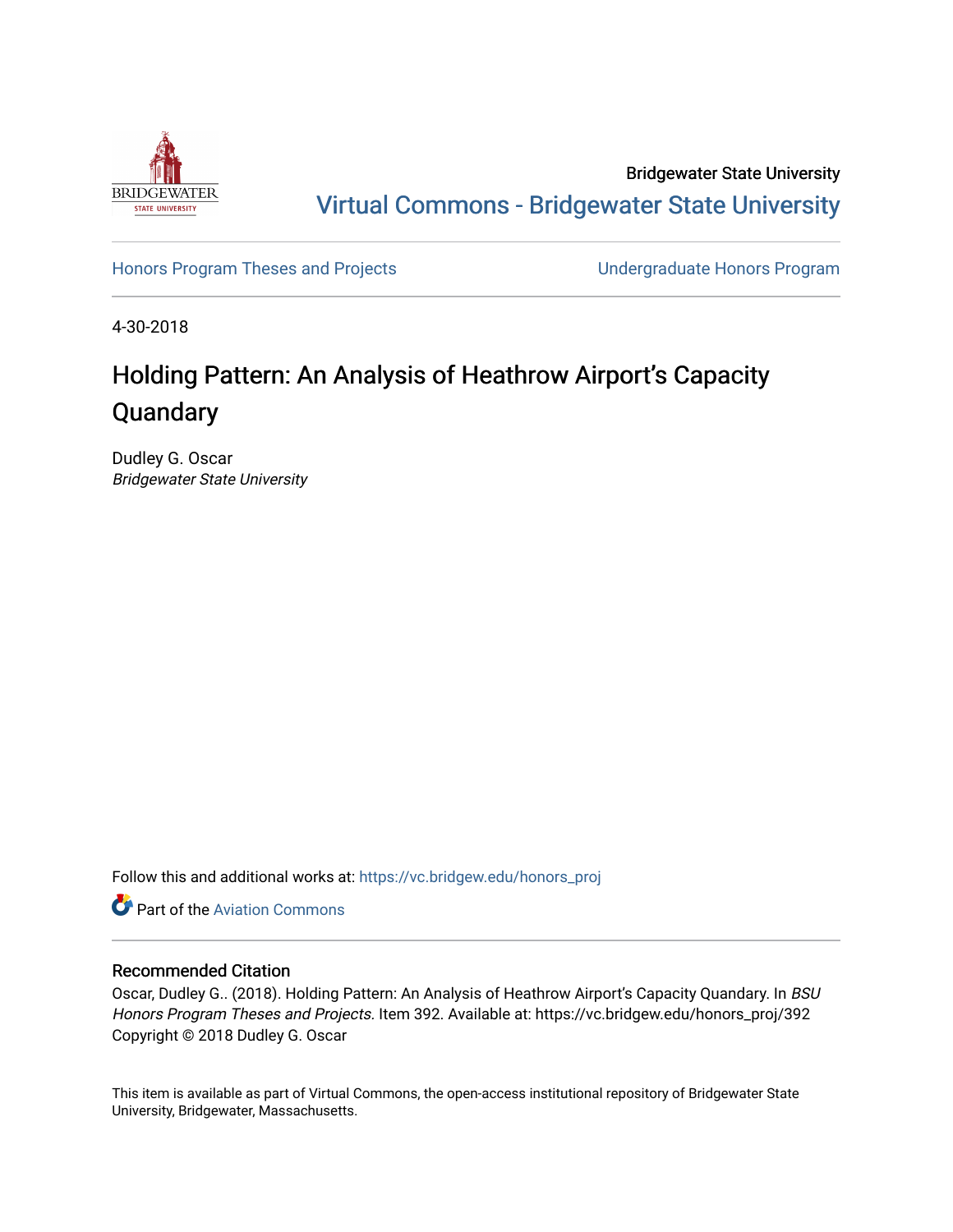Holding Pattern: An Analysis of Heathrow Airport's Capacity Quandary

Dudley G. Oscar

Submitted in Partial Completion of the Requirements for Departmental Honors in Aviation Science

Bridgewater State University

April 30, 2018

Dr. Michael Welch, Thesis Advisor Prof. Michael Farley, Committee Member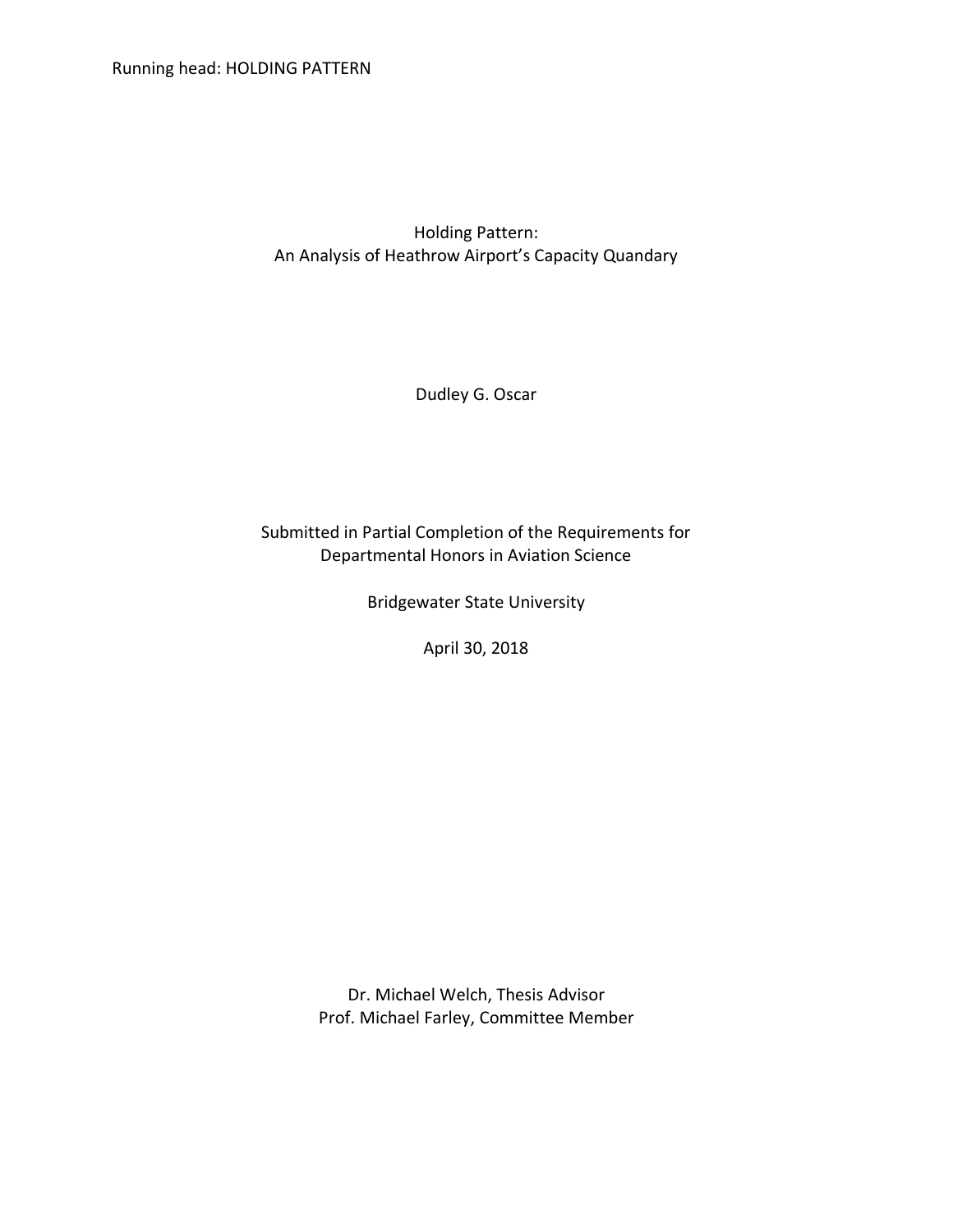| Table of Contents |  |
|-------------------|--|
|                   |  |
|                   |  |
|                   |  |
|                   |  |
|                   |  |
|                   |  |
|                   |  |
|                   |  |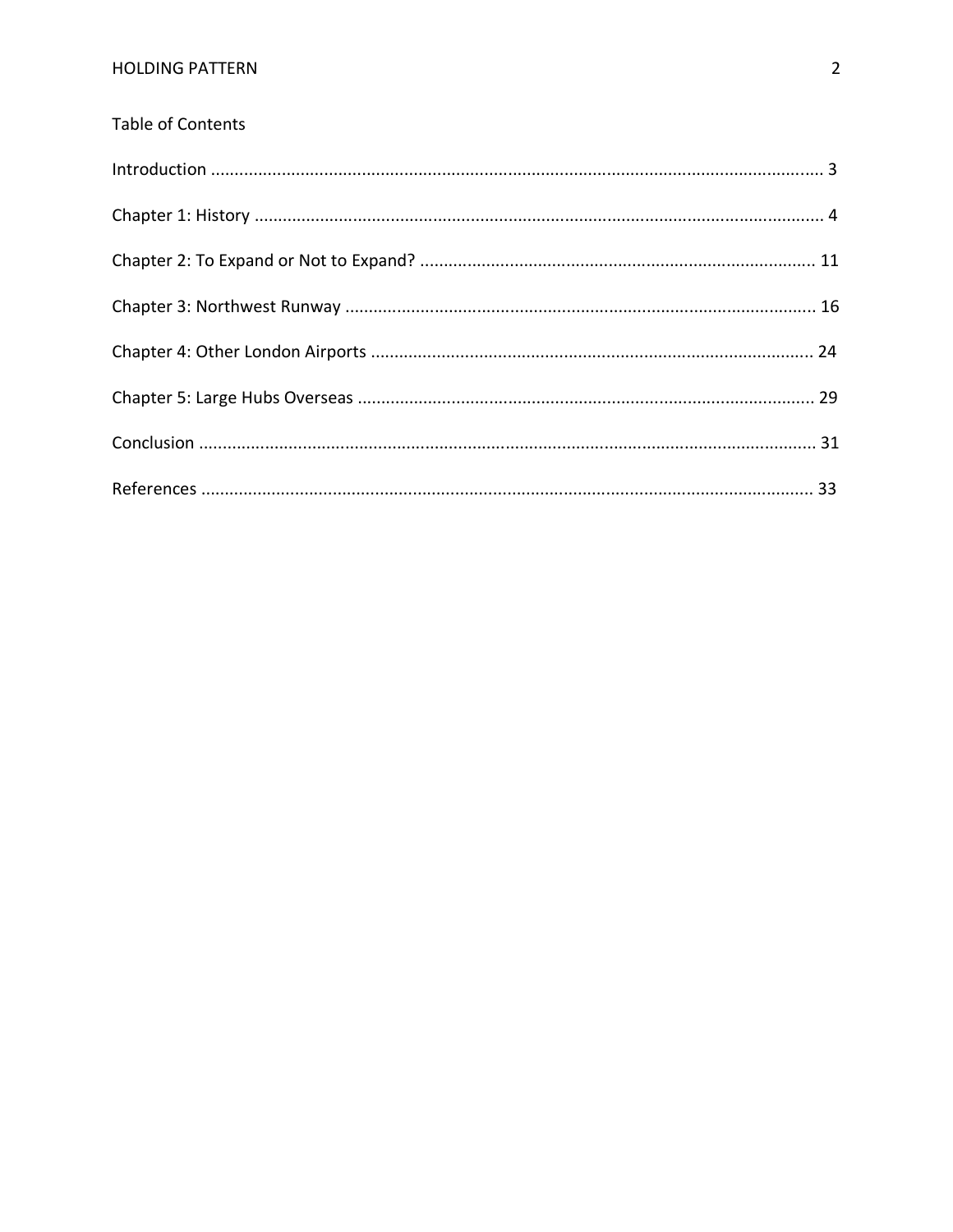Introduction

One of the most contentious topics of discussion in Aviation today revolves around what many describe as the "overcrowding" of Heathrow Airport in London. Operating at over 99% capacity between its only 2 runways, Heathrow is the world's busiest airport, a title which it has had difficulty taking pride in due to its implications ("Airport Capacity in London," 2013). This has also been an ordeal for passengers navigating through the airport and experiencing the often absurdly long delays as aircraft are kept in holding patterns over the congested airport waiting to land, but also for airlines that have had to pay the airport holding company -Heathrow Airport Holdings – increasingly higher fees to continue operating there ("Company Information," n.d.). The British government has established a number of commissions, including the more recent Airports Commission in 2012 to attempt to resolve this ("About Us," 2015). The only option the commission has determined to be viable is to expand Heathrow Airport with the addition of a third runway (Davies et al., 2015). This option has been quite controversial with many parties within London, especially the residents of the communities surrounding the airport. This project will be taking a deep dive into the airport's rich but troublesome history and consider whether an expansion would really be the most feasible option here or if there are some better options that need to be brought to light. This is a very intricate topic, and this project will emphasize many of the hurdles that have prevented a viable solution from yet being implemented.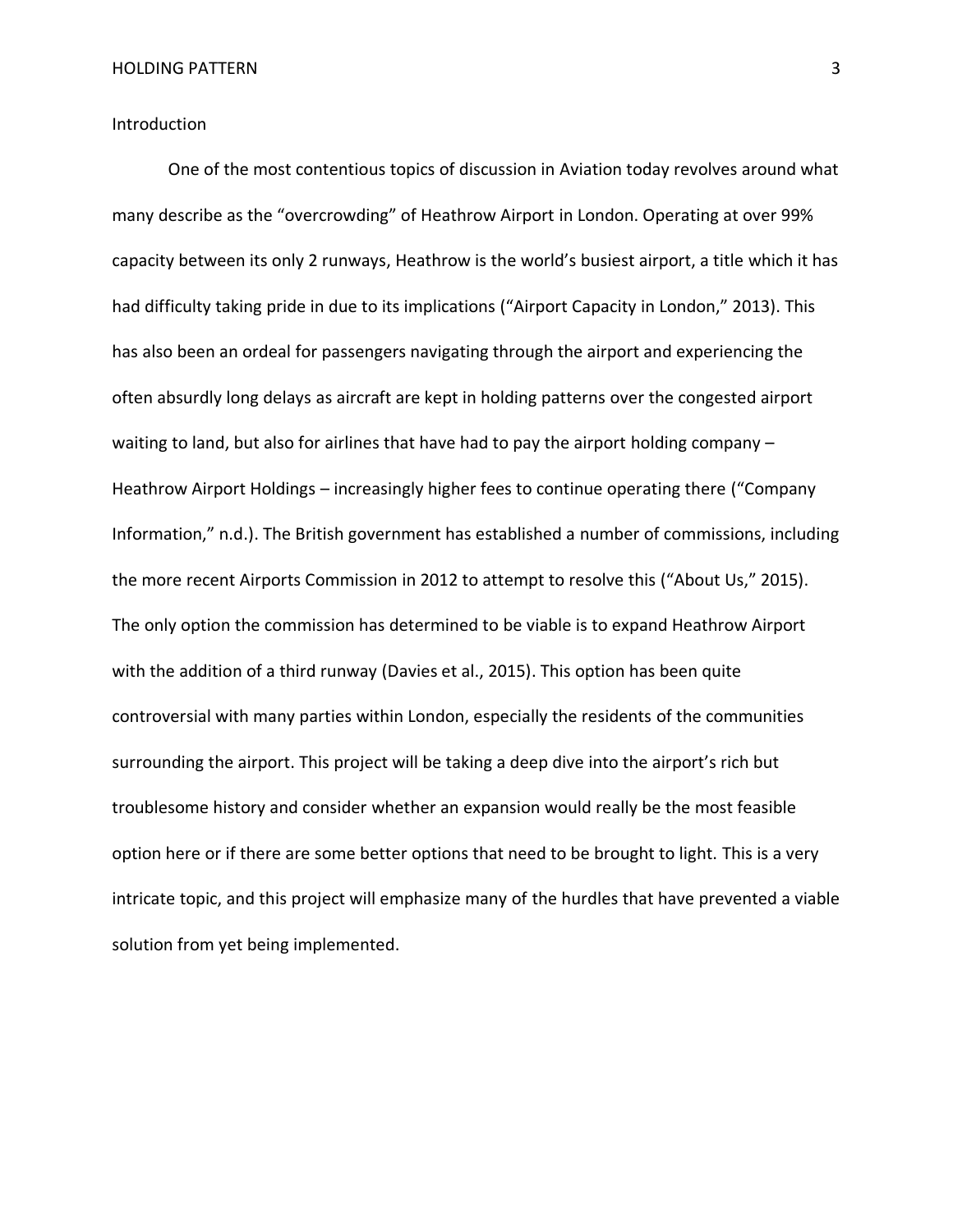## Chapter 1: History

In June 1930, Richard Fairey, a British aircraft builder, first opened the Great West Aerodrome – a humble 150-acre private airport with a single grass runway ("Our History," n.d.). This was roughly a decade before it was to be taken over by the Royal Air Force during World War II ("Our History," n.d.). During the second world war, the British government expanded the airfield by taking over land in and around the village of Heath Row in Middlesex ("Our History," n.d.). Six new 9,000-foot runways were built over the existing airfield in a Star of David pattern ("Our History," n.d.). This was no easy task, and so by the time construction was completed, the military no longer needed the airfield and it was handed over from the Air Ministry to the Ministry of Civil Aviation in 1946 to become London's newest civil airport, and it was simply named 'London Airport' (*London Airport*, 1949).

According to historical statistics provided by Heathrow Airport Holdings (n.d.), by the end of 1946, London Airport saw 63,000 passengers. By 1951, this number had grown to 796,000. That same year, the airport was also rebuilt under the guidance of British architect Frederick Gibberd to more closely resemble what the airport looks like today. In 1966, the British Airports Authority is created, and London Airport is officially renamed 'Heathrow'. By 1969, newer terminals were built, and the airport's traffic had grown past five million passengers. By the end of the 1970's, the airport was seeing 27 million passengers every year ("Our History," n.d.).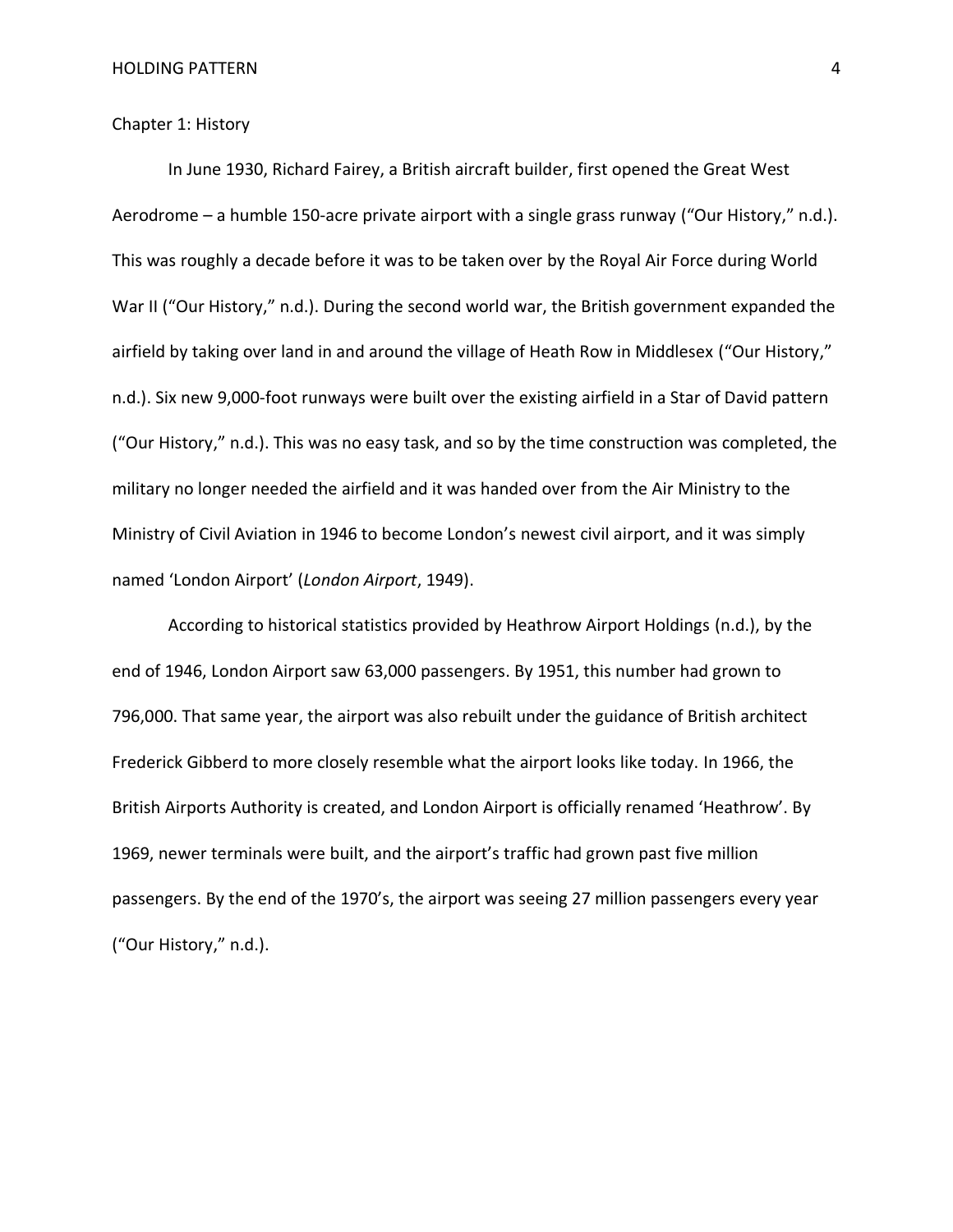

*Heathrow Star*, 1955. The National Archives UK.

In the following decades, the airport kept on expanding rapidly ("Our History," n.d.). Newer terminals were built to replace older ones ("Our History," n.d.). Terminal 1 was built in 1969 but was subsequently closed in 2015 to make way for the new Terminal 2, which opened in 2014 ("Our History," n.d.). This expanded Terminal 2 was to replace the older Terminal 2 built in 1955 ("Our History," n.d.). The 1960's and 1980's saw the opening of Terminal 3 and Terminal 4, respectively ("Our History," n.d.). The 2000's saw the opening of the newest terminal, Terminal 5 ("Our History," n.d.). The planning process for Terminal 5 was the longest in UK history, taking eight years, and was one of the most expensive as well totaling £80 million (Vidal, 2007). This, ironically, also served to foreshadow the current inquiry into yet another likely expansion at Heathrow. In short, Heathrow now has four operational terminals; the new Terminal 2, Terminal 3, Terminal 4, and Terminal 5. These terminals were built over existing runways leaving the airport with only two operational runways by the time Terminal 5 was completed ("Our History," n.d.). The airport has also seen changes in ownership during these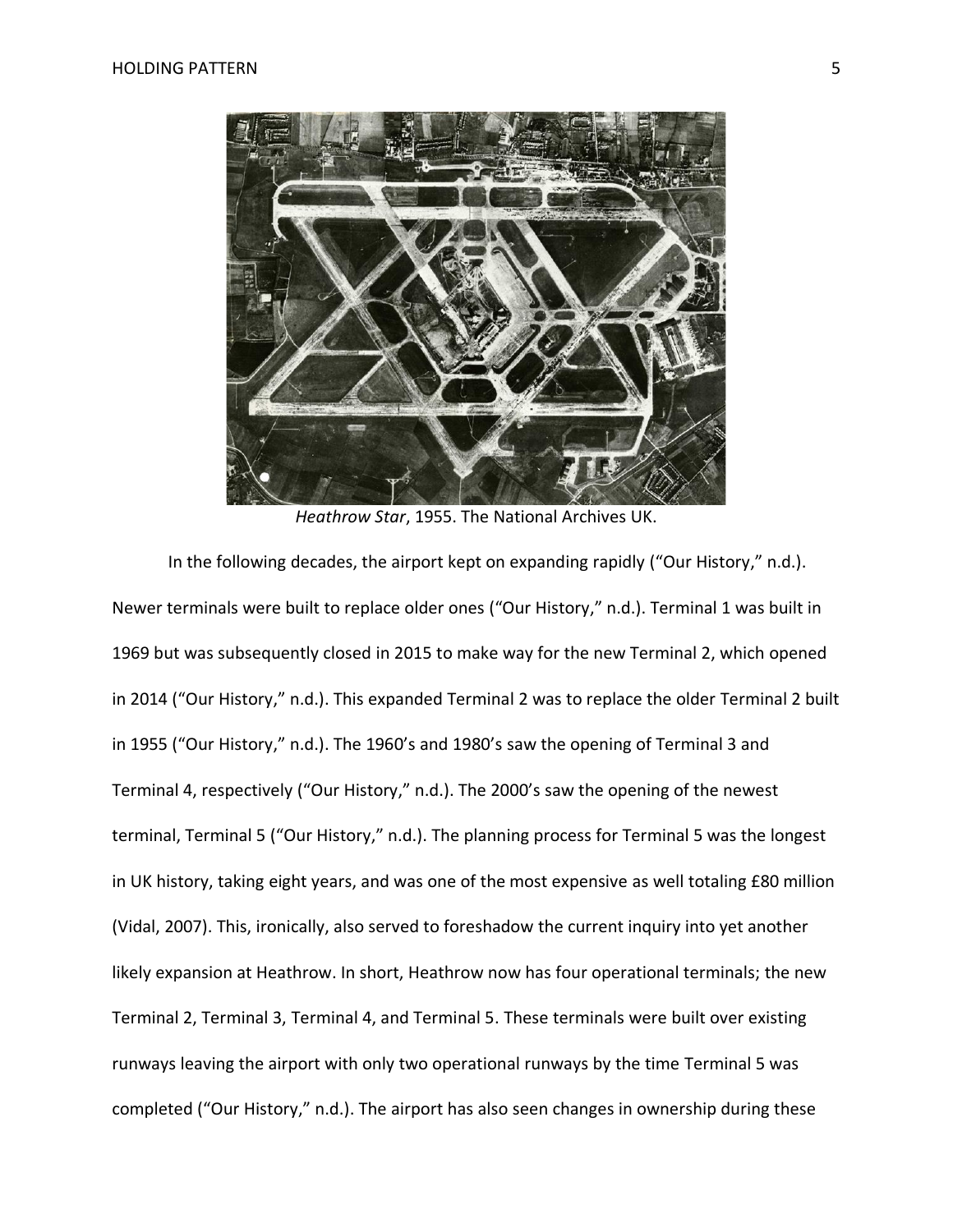times since it was first transferred from the military to the Ministry of Civil Aviation in 1946. Heathrow was again transferred in 1965 to the British Airports Authority, which then became the private entity Heathrow Airport Holdings in 1965 as part of Prime Minister Margaret Thatcher's efforts to privatize British civil aviation ("The Man Who Bought Trouble," 2007).

Heathrow also saw several iconic aircraft including the Concorde, the Boeing 747, and the Airbus A380. Larger, faster aircraft also meant more passengers, and so in recent years, the airport had seen more than 67 million passengers annually ("Our History," n.d.). In 2018, this number grew to a record 80.1 million passengers, and since there seems to be no signs of a slow down or decrease to this traffic anytime soon, this record is likely be broken again by the end of 2019 ("Heathrow Reaches Milestone Year with 80.1 Million Passengers as Revenues Grow 3%," 2019).

To provide some perspective, between its two runways, Heathrow Airport is legally capped at 480,000 flights a year; this includes both arrivals and departures of passenger, cargo, government, and charter flights ("Flight Movements," n.d.). In 2018, Heathrow saw 475,624 Air Traffic Movements (ATMs) ("Flight Movements," n.d.). This brought Heathrow's capacity to over 99% capacity, up from 98% for the few years before.

To say that the situation at Heathrow Airport is dire would be a gross understatement. The only way to effectively coordinate the large number of air movements was to implement a slot system. The International Air Transport Association, or IATA, implemented this system in the 1960's to ensure fair competition between airlines at congested airports ("The System for Allocating Airport Slots Is Broken," 2017). Takeoff and landing slots are allocated by the airport to airlines on the basis that the airlines can hold on to the slots as long as they use them at least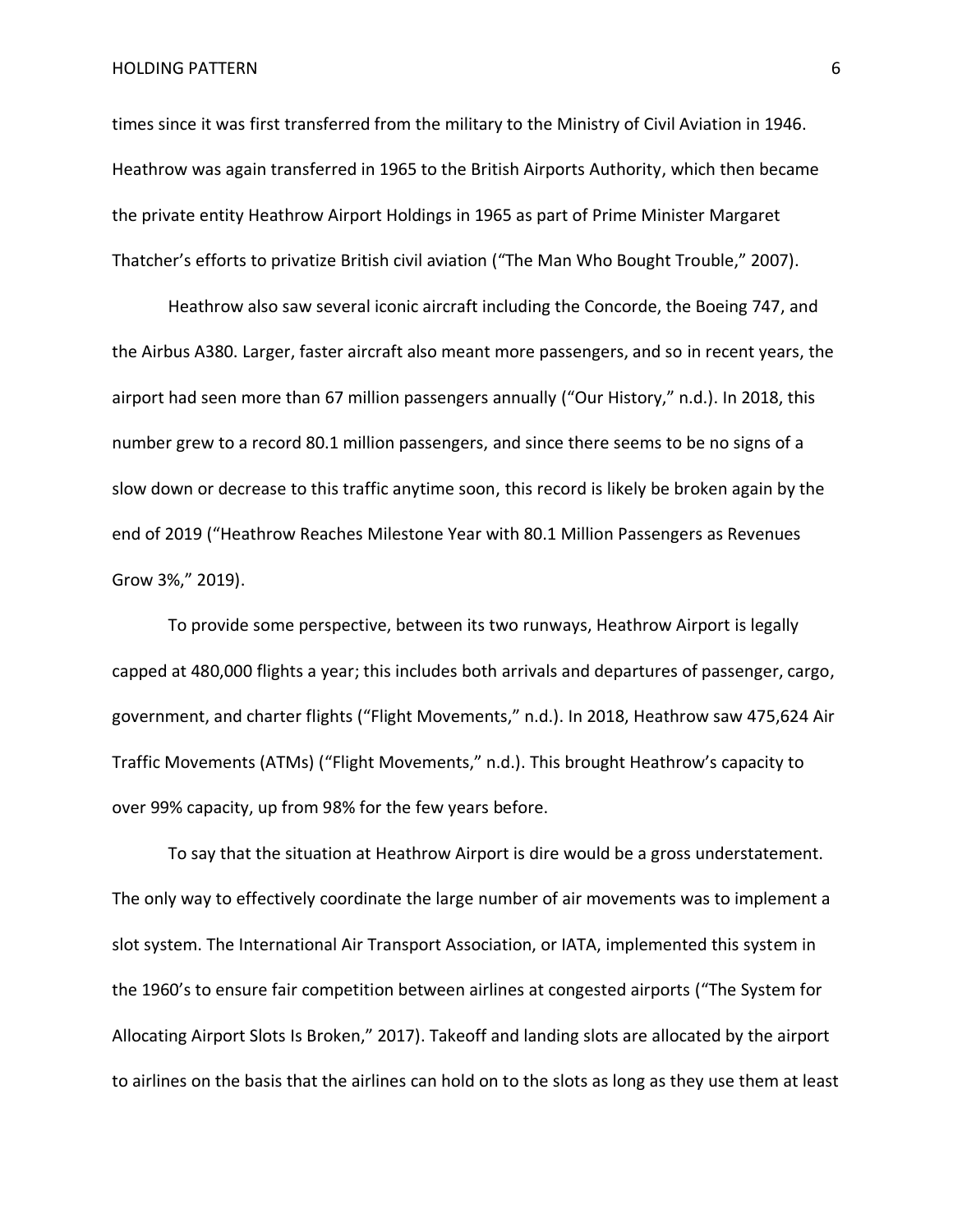80% of the time ("The System for Allocating Airport Slots Is Broken," 2017). Since all available slots at Heathrow have already been allocated, airlines must decide amongst themselves if they need to hold on to a slot or sell it to another airline that needs it. Over the years, as Heathrow has become more congested, this slot-controlled system has become very lucrative for airlines. Thanks to the basic principles of supply and demand, the prices for slots at Heathrow have sky rocketed. This means that airlines which have managed to hold on to a larger number of them over the years, like British Airways, are now able to sell them for ludicrous prices. This system is very much akin to the stock market, where slots are sold and traded for a profit. These slots often sell for tens of millions of dollars at Heathrow, with the record price currently being \$75 million paid by Oman Air to the Air France-KLM group for a single morning arrival ("The System for Allocating Airport Slots is Broken," 2017).

Giving airlines this kind of leverage has only served to worsen Heathrow's capacity situation. This is mainly caused by the arbitrary 80% 'use it or lose it' rule set by IATA. Airlines have resorted to a number of questionable practices in order to meet this quota, such as purposely downgauging their flights (using two smaller aircraft to carry passengers when they could have used one larger aircraft) and flying empty – or 'ghost' – aircraft to low-demand destinations ("The System for Allocating Airport Slots is Broken," 2017). Since the airport is limited by the number of aircraft movements that it can handle, unnecessarily flying multiple smaller aircraft or even empty aircraft use up some of those limited movement slots. In addition to the unnecessary additional noise and air pollution, these practices have also hurt competition by making it nearly impossible for new entrants to operate at the airport,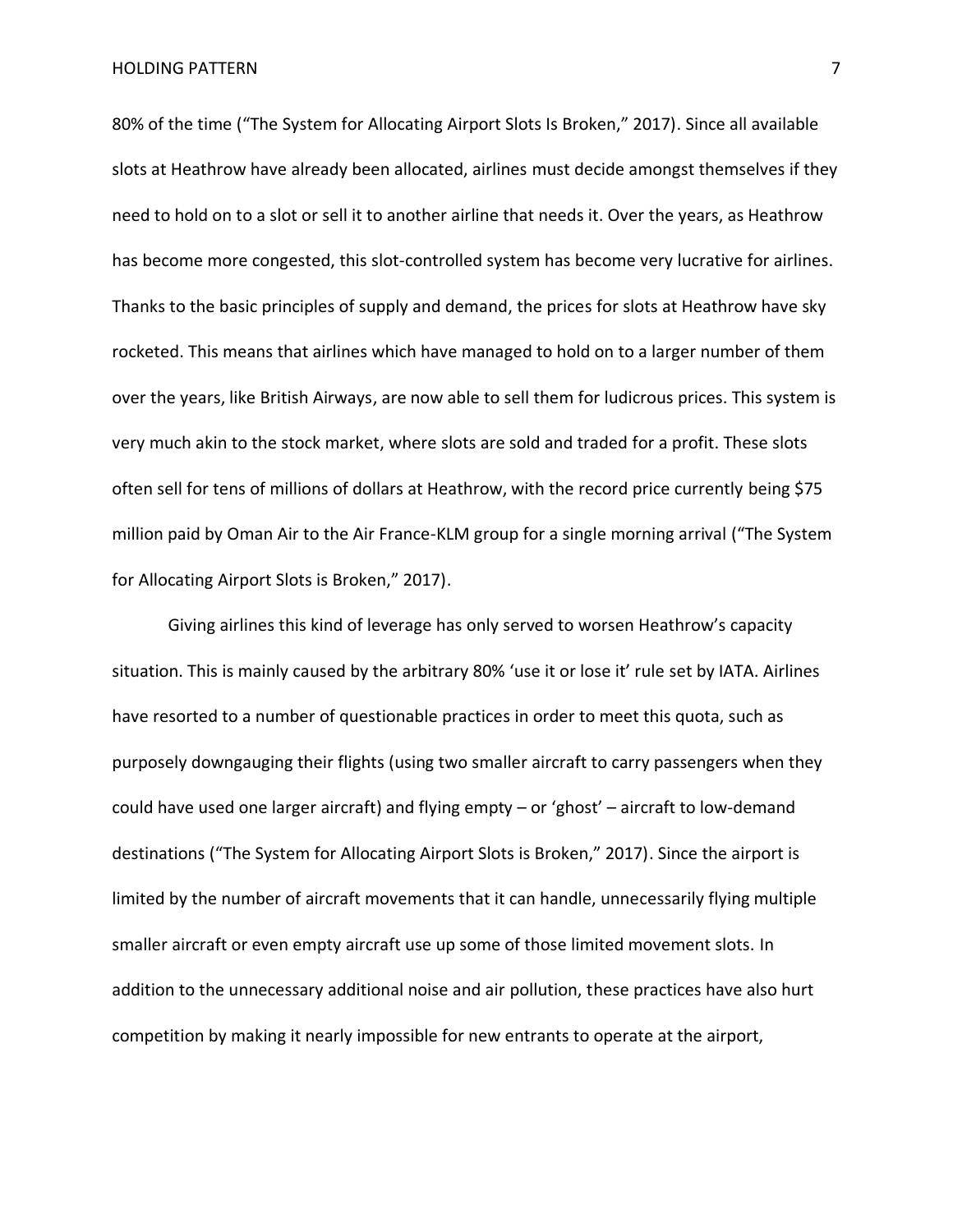especially low-cost ones. In addition to the limited options for travel, these inflated slot prices are also being reflected in passenger fare prices.

London Heathrow Airport's tumultuous history has brought it to this current state of affairs. It is seeing more and more flights every year, and more passengers than ever. Some of the world's largest airlines, especially the UK's own British Airways, have maintained a stronghold over its limited capacity, stifling competition and hurting their customers in the process. The overall experience for passengers has further been diminished due to overcrowding of its terminals, the oldest of which were never designed to handle that many people since the original planners did not envision that flying would eventually be accessible to the masses.

As mentioned before, the passenger experience is further deteriorated due to the extensive amounts of time that aircraft spend in Heathrow's infamous holding stacks (Millward, 2016). The majority of flights into Heathrow find themselves awaiting in these stacks, and aircraft generally spend between 20 and 45 minutes in these holding patterns waiting to land (Millward, 2016). In addition to the delay frustrations and the fuel waste, managing aircraft in these patterns has also proven to be even more intricate for air traffic control (Millward, 2016). Beyond these intricacies, this has also proven to be near-fatal. In 2004, a National Air Traffic Services (NATS) controller had two wide-body aircraft carrying 500 passengers almost collide in midair while maneuvering them about these stacks (B. Webster, 2004).

So, Heathrow Airport needs to move forward from this. "A cross-party group of Members of Parliament, the British Infrastructure Group (BIG)" estimates that the airport is losing £6m a day as a result of the constant delays associated with aircraft holding to land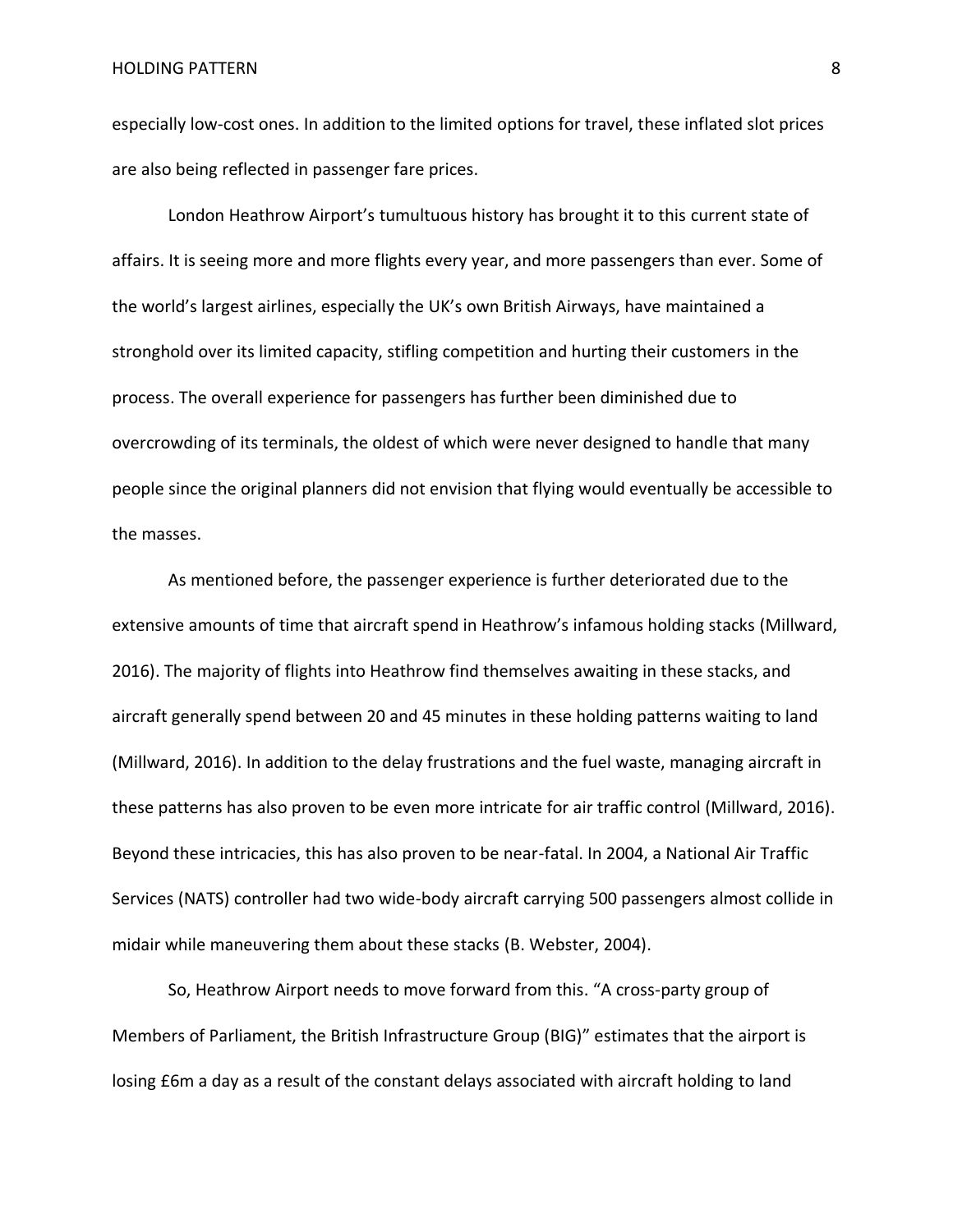(Bowler, 2016). The Confederation of British Industry (CBI) projects that Heathrow will also end up losing up to £30bn by 2030 in trade, passenger traffic and airport fees to other European hubs like Paris, Frankfurt, and Amsterdam (Bowler, 2016). As Heathrow expanded, so did the suburban areas around it, and it's very much landlocked at this point. The English government did foresee Heathrow's current predicament since after the second world war, and put together many different commissions to address it, like the Roskill Commission from the 1970's and the more recent Airports Commission from 2012 ("About Us," 2015). The Airports Commission provided its final report to the Department for Transport in 2015 with a number of suggestions ranging from attempting to make the use of the existing runways more efficient to possibly expanding Heathrow and its surrounding airports (Davies et al., 2015). The latter ended up being the Commission's strongest recommendation, and in the years following the inquiry's conclusion, different versions of this recommendation have been proposed to parliament for voting; this process overall has been nothing short of tumultuous (Davies et al., 2015).

Flights into – and subsequently, out of Heathrow are often delayed due to congestion of the airfield leading to large numbers of aircraft being stuck in holding patterns over the airport. These low altitude holding aircraft are burning fuel needlessly and generating far more noise and air pollution than they would if they were simply able to land in a timely manner. These holding aircraft are also costing the airport, airlines, and even taxpayers millions of pounds every day. The current slot-controlled system does not work and has only served to make things worse. Each of these factors on their own should have served as an impetus for change. This issue goes beyond party lines, and the amount of misinformation and conflicting interests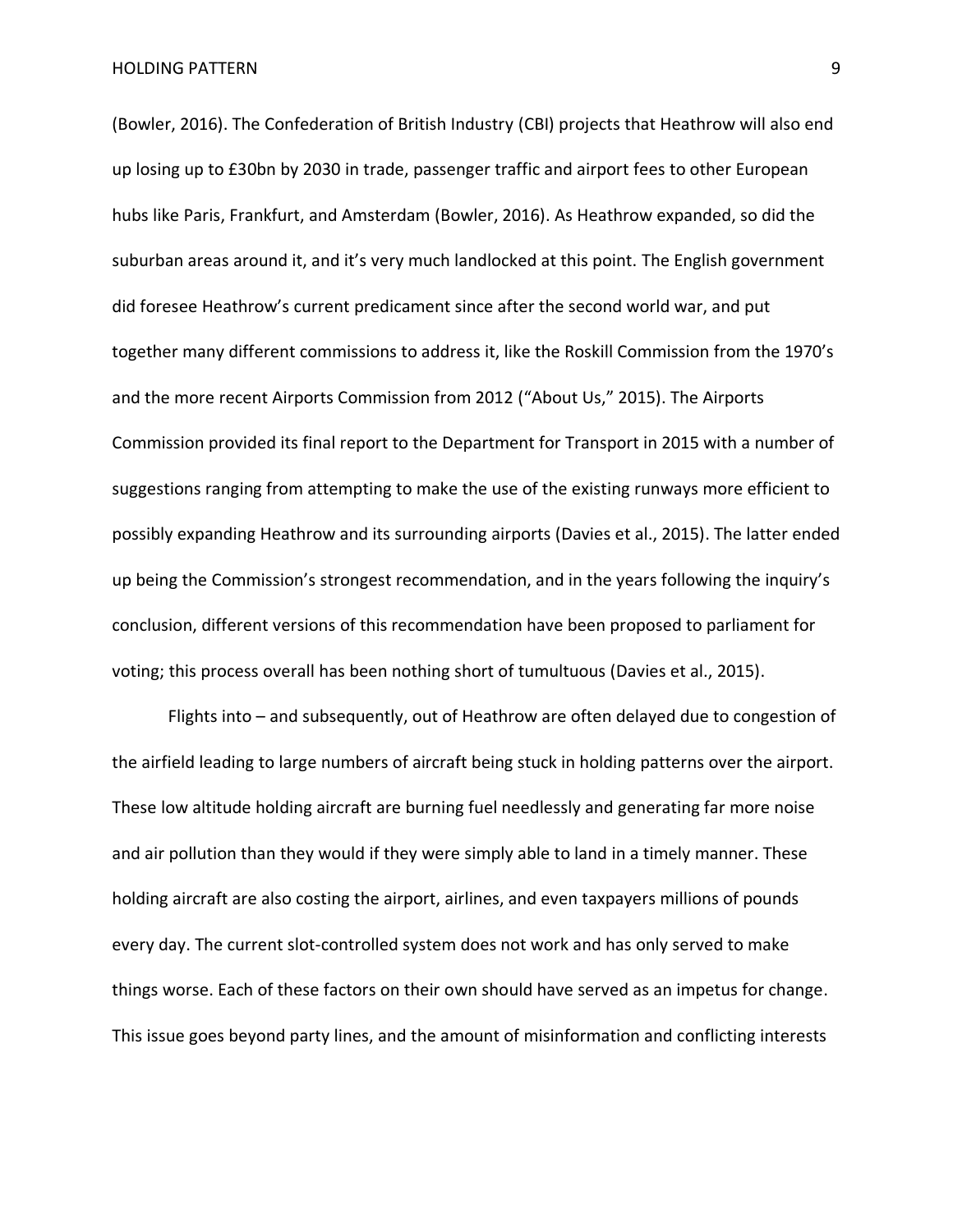surrounding it have only obstructed any actual solutions from being implemented to

definitively resolve Heathrow's longstanding capacity problems.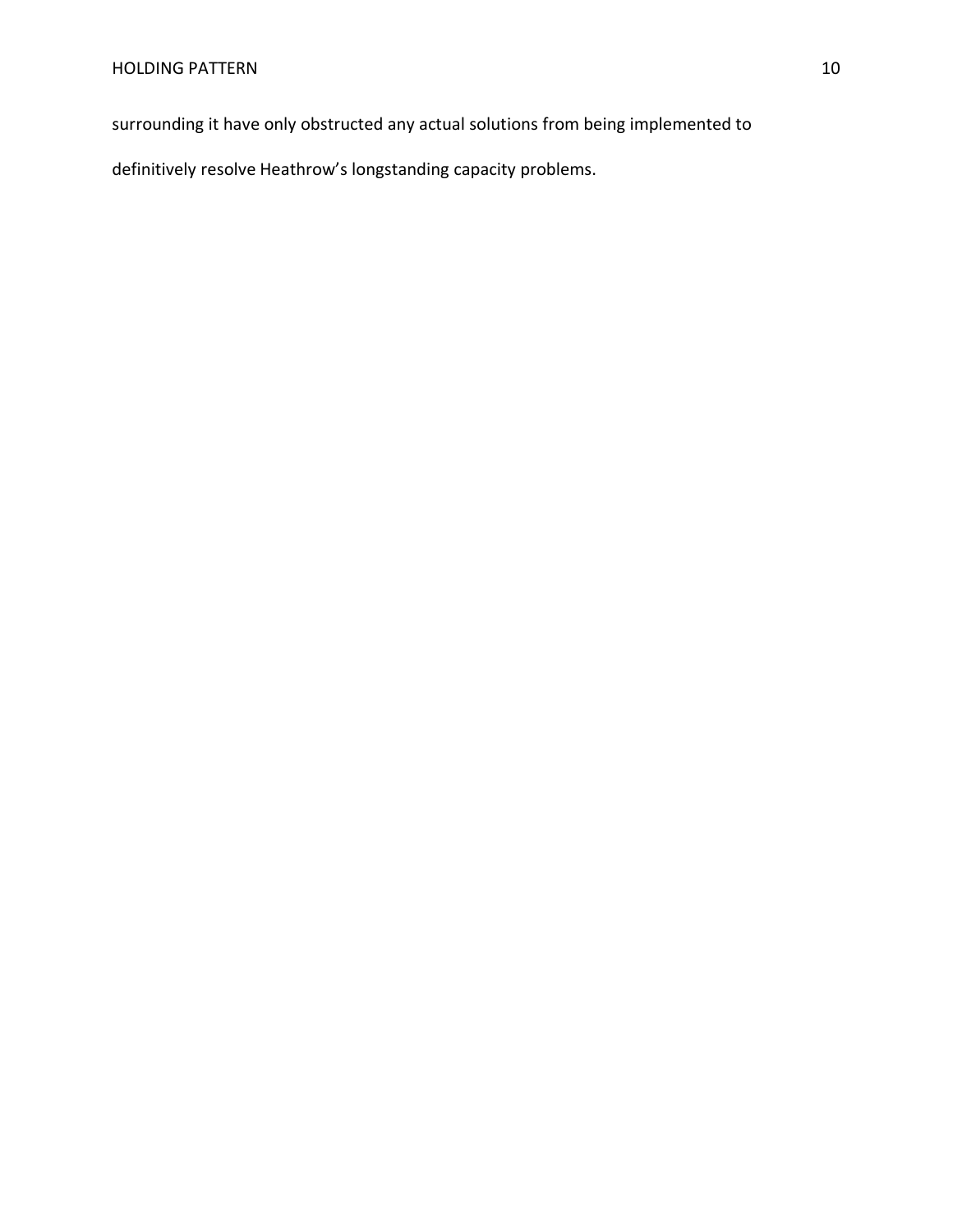Chapter 2: To Expand or Not to Expand?

One of the most obvious suggestions that has come up time and time again is to simply expand the airport. The main way to do this would be to build additional runways. This would increase the legal air movement cap and provide additional slots to airlines, making the airport less congested overall. If additional runways were to be built, the logical next steps would also likely involve the construction of new terminals to accommodate potential new traffic. The extent to which the congestion would be alleviated is still a matter of debate. It can also be argued that a third runway would only entice airlines to increase the number of flights they operate and even invite in other airlines that do not currently operate out of Heathrow. Still, additional runways are certainly worth considering as a viable expansion option. There are a number of obstacles, however, which have prevented such an expansion project from being realized.

First, there really is not any land for Heathrow to expand onto currently. As the airport expanded over the decades, so did the population around it. Heathrow is currently surrounded by well-established residential areas, and so any attempts to build an additional runway would involve destroying a number of houses to clear up sufficient land. This would evidently spark outrage from residents as they would need to relocate. Any remaining residents whose homes are not bulldozed would then be subject to increased air and noise pollution. The British government had actually already greenlit an expansion at Heathrow in 2009, but plans were promptly cancelled a year later due to protests by members of the communities surrounding the airport and environmental groups (Walker, 2010). Several civilian action groups were formed, in fact, from the "No 3<sup>rd</sup> Runway Coalition" to the "No Third Runway Action Group,"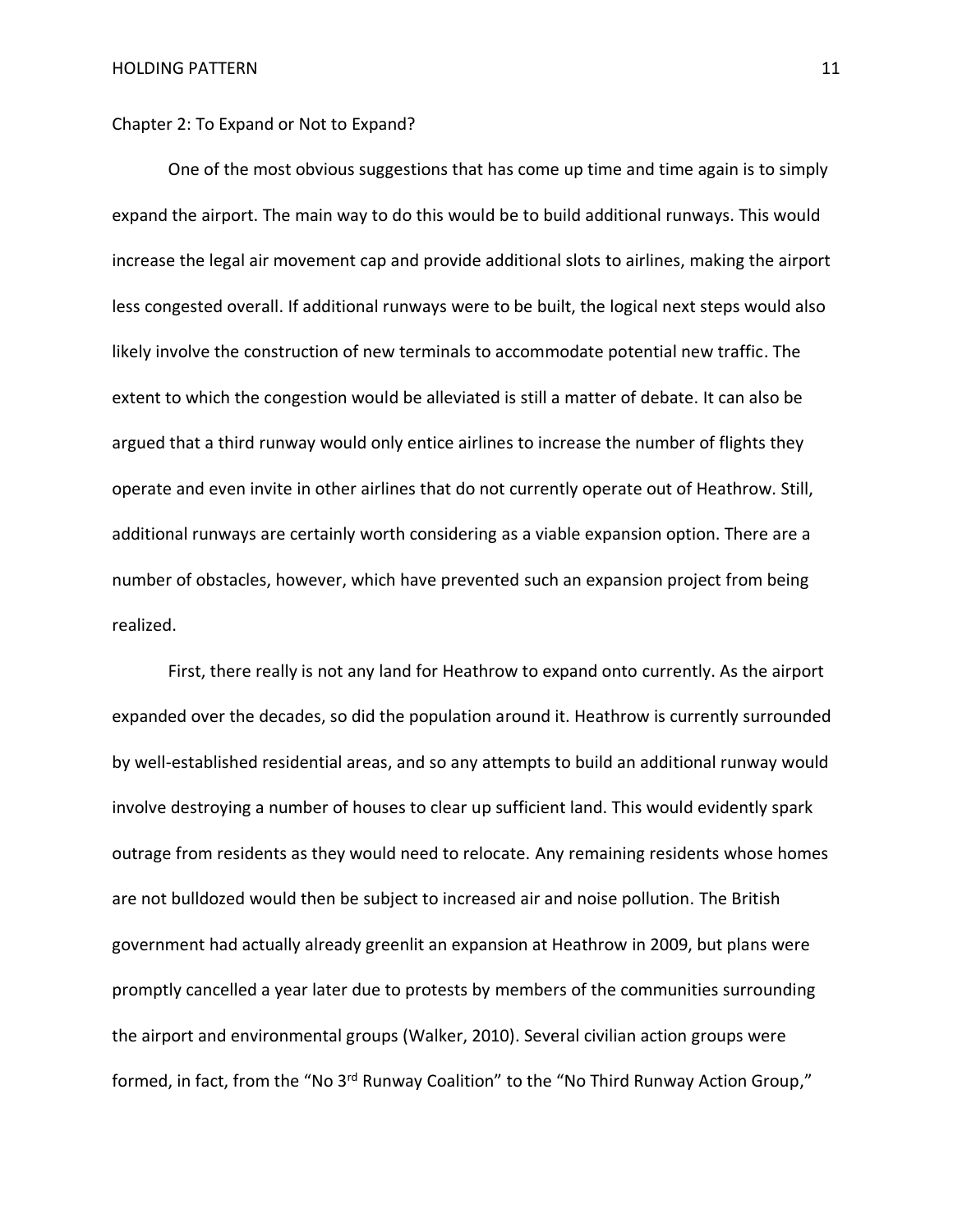and they insisted that a third runway would only worsen the effects of climate change (Walker, 2010). Another vote took place again in 2018, and despite similar backlash, the House of Commons again voted overwhelmingly in favor of a third runway at Heathrow to be opened in 2026 (*MPs Back Heathrow*, 2018). The BBC reports that this latest victory was a direct result of lobbying efforts by The Confederation of British Industry (The CBI) (*MPs Back Heathrow*, 2018).

To address the noise complaints pertaining to a third runway, let's look at the current utilization of the two existing runways. Heathrow currently uses a 'runway alternation' system to provide noise relief to the communities around Heathrow ("Runway Alternation," n.d.). Heathrow Airport Holdings explains that their "alternation pattern means that for part of the day [they] use one runway for landings and the other for take-offs then, halfway through [the] day at 3pm, [they] switch over" ("Runway Alternation," n.d.). This pattern is also alternated weekly and based on takeoff and landing directions – westerly or easterly ("Runway Alternation," n.d.). They even publish an annual schedule to help residents plan ahead. This is an extremely complicated process, and airport operations often end up deviating from those patterns due to unexpected delays that lead to a backlog of flights. Runway alternation would become exponentially more difficult to plan and adhere to with the addition of a third runway. Simply getting rid of this system and using both runways simultaneously would increase capacity by about 15% ("BA Pushes for 'Mixed Mode'," 2007). The airport would need to reach an agreement with the surrounding communities to operate Heathrow 24 hours a day. This would only be a temporary stopgap, however, and with the advent of quieter and cleaner aircraft, this option may not be so implausible and would likely ease the public opinion toward future expansion projects since it would address the noise and environmental concerns. Merely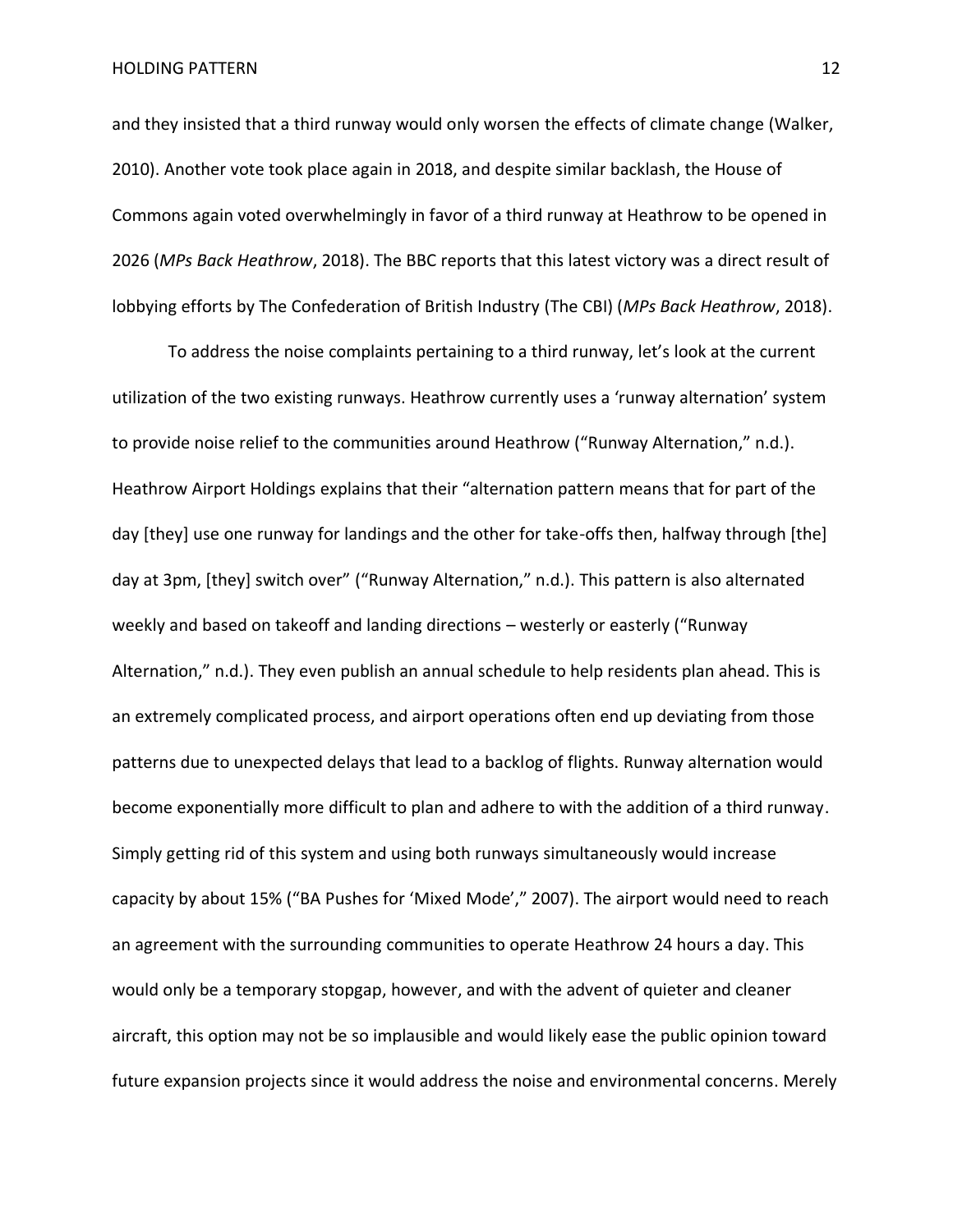doing nothing at the moment is simply not an option, and sooner or later Heathrow will need to actually start work on a feasible expansion option.

This contentious debate has become more interesting as of late due to the parties on each side of the argument. The main parties that stand to benefit from an expanded Heathrow are Heathrow Airport Holdings, other business groups, like the aforementioned CBI, who claim that more passengers flying into Heathrow would have a positive impact on the economy by creating additional jobs, and airlines that currently find it difficult to have a meaningful presence at Heathrow due to the egregious costs of landing and takeoff slots (*MPs Back Heathrow*, 2018). Building additional runways and terminals would indeed create jobs during the construction and may also make Heathrow a more appealing option for businesses if the costs to fly into London are lower. Now, this argument fails to highlight the fact that while the city of London may be a prominent business hub, as in it is a very economically stable centre for various industries, London Heathrow Airport is a hub; as in, a sizeable percentage of the passengers that fly into Heathrow (30.4%) then proceed to connect onto flights to other destinations in Europe, Asia, and Africa ("Facts and Figures," n.d.). This means that over 30% of the people that fly into Heathrow generally do not even set foot in London, and thus do not directly contribute to the economy – beside the upfront fares and fees they pay to the airline.

On the other side of the aisle, some of the vocal critics of an expansion project include the aforementioned residents of the surrounding communities and environmental agencies, the Conservative and Unionist Party, but also British Airways, who originally supported the project, but then reevaluated their position. This was because they deduced that an additional runway (and as such, an increased number of slots) would likely threaten their current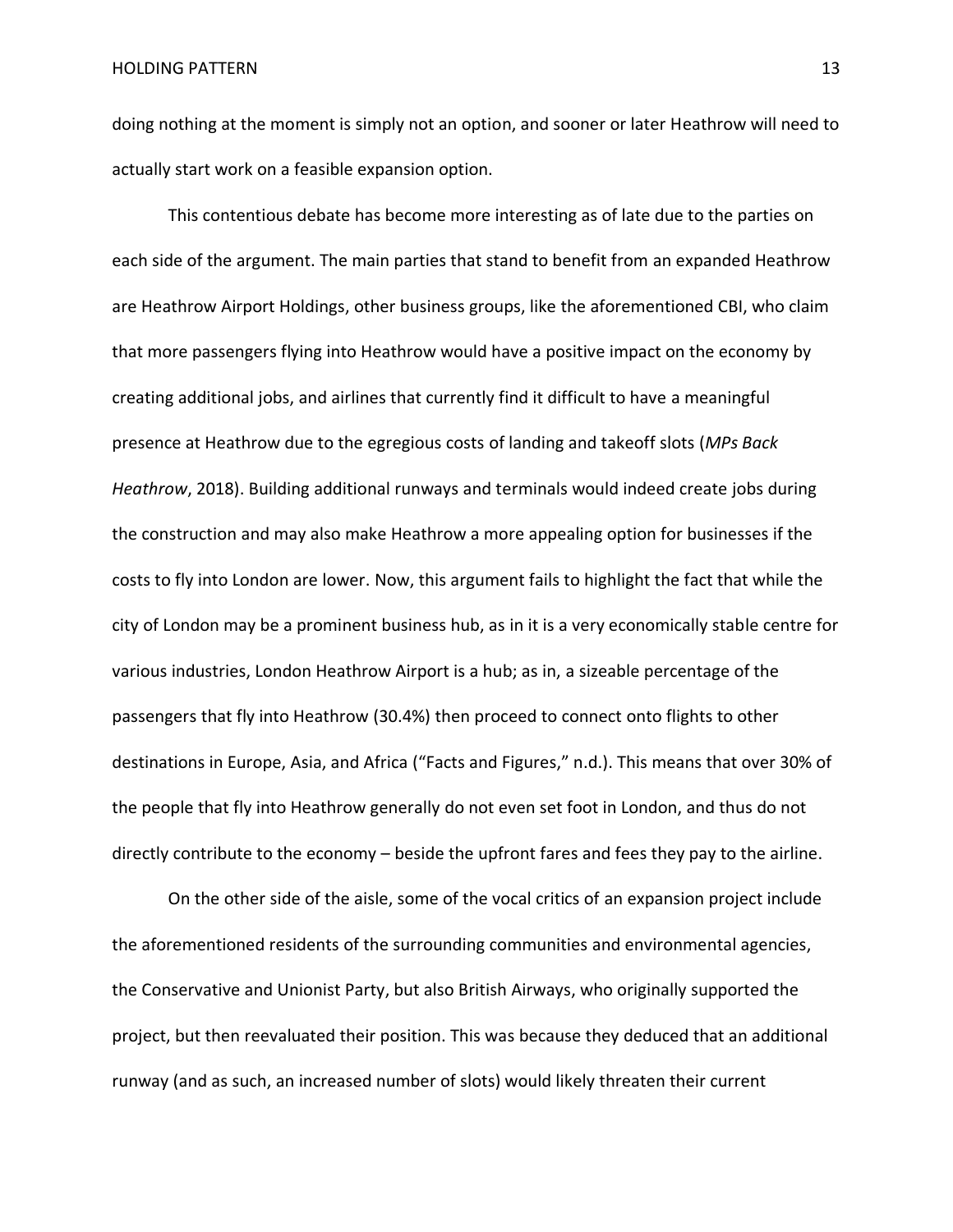monopoly at Heathrow (Jasper & Wiggins, 2018). Christopher Jasper and Kaye Wiggins, writing for BloombergQuint, state that

While IAG [International Airlines Group, British Airways' holding company], which controls 54 percent of Heathrow's operating slots, would be a prime beneficiary of additional capacity, the limit on flights has inflated the worth of its existing operation, bolstering fares on trans-Atlantic routes that are already among the world's most profitable. (Jasper & Wiggins, 2018)

British Airways also fears that due to the projected costs of these expansion projects, the fees that the airport charges them would also increase significantly due to their prominent position at the airport. This would lead to their having to increase their fares to compensate for those surcharges, which may give their competition an edge with their assumedly lower fees and fares.

Part of this expansion project would also likely include a radical new terminal – supposably, Terminal 6, to support the existing 4 terminals. The closing of Terminal 1 in 2015 should have been an opportunity for Heathrow to explore what the future of airport terminals could really be. Architectural Association School of Architecture graduate, Kjetil Riegel, conceptualized what such a terminal would be like (Riegel, 2013). The new Terminal 6 could operate almost entirely remotely. One likely candidate for this virtual new terminal could be Paddington Station, which many Heathrow passengers already connect through (Riegel, 2013). Passengers could perform many of the processes involved with their flights (like check-in, baggage drop, and even security clearance) by the time they arrive at the airport (Riegel, 2013). Terminal 6 at the airport itself would made up almost entirely out of boarding gates (Riegel,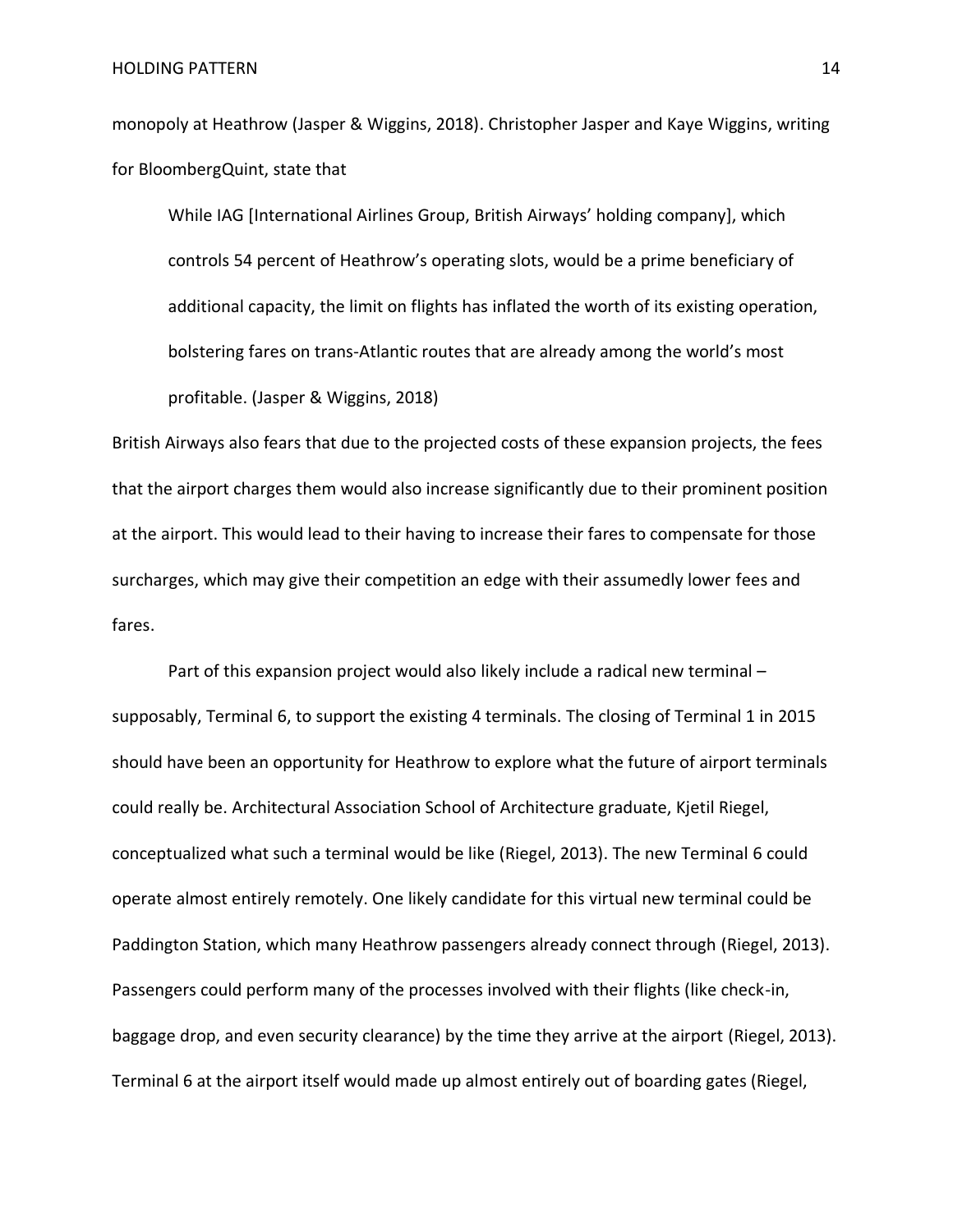2013). This would involve a monumental investment into technological advancements and would require very little additional infrastructure, which could lower costs dramatically. This option also avoids another issue with all of Heathrow's existing terminals: they are tightly wedged between its two runways. This interesting design choice has restricted the expansion of both its terminals and runways. Again, this was done under the presumption that future expansions would be unlikely because flying would only be reserved for the wealthy. This proposition has now proven itself to be categorically flawed.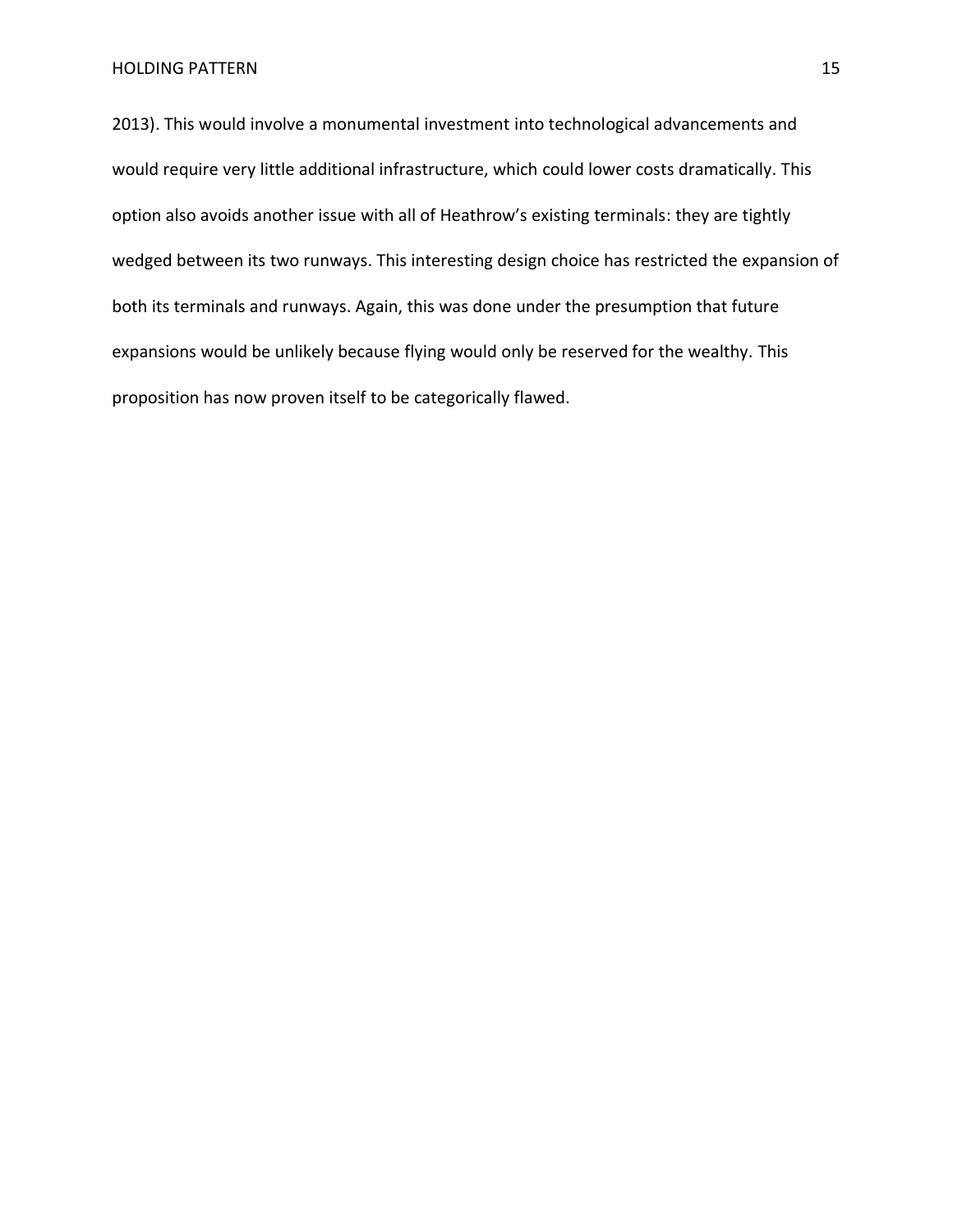## Chapter 3: Northwest Runway

When discussing an additional runway at Heathrow, the most common concept is the 'Northwest Runway' that was recommended by the Airports Commission. That is, a runway which would be built to the northwest of the two existing parallel runways, as can be seen in the below.



## Howard Davies et al., 2015. Department for Transport.

There are a few issues with this design. First, it would require the M25 motorway to either be shifted to the west or have a portion of it be tunneled underneath the runway. This would not only cause disruptions within the airport, but also to the hundreds of thousands of motorists that use London's busiest motorway everyday ("GB Road Traffic," 2010). This option would also likely cause the already astronomical costs of this expansion project to skyrocket. While there is still some speculation about the length of the proposed runway, estimates for a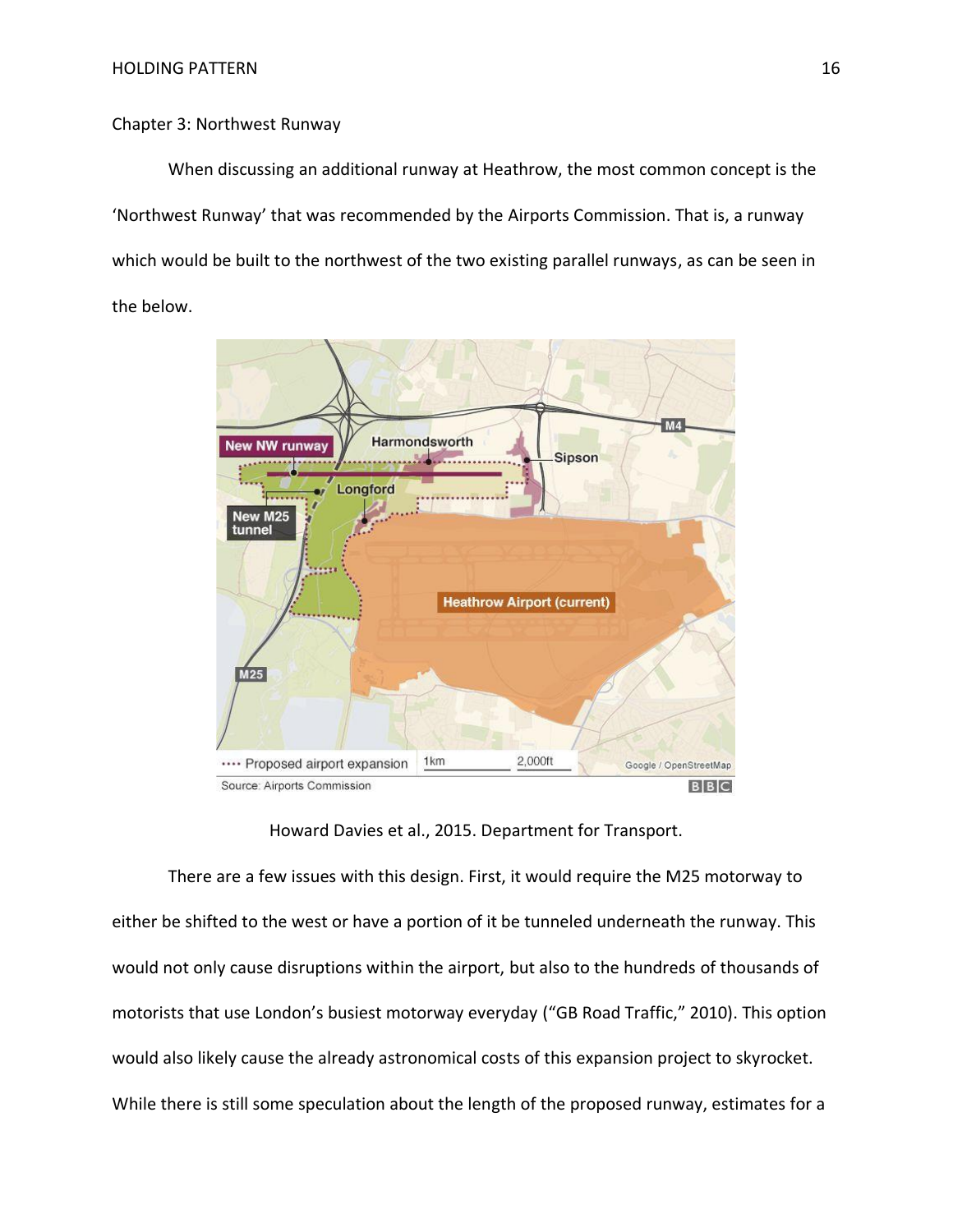11,500-foot runway hovered steadily around £16.5 billion (Heathrow Expansion Costs, 2017). The BBC reports that Heathrow Airport Holdings, the airport's owner, has proposed a 1,000 foot reduction to the total length, which would reduce costs by about £2.5 billion, bringing the total cost down to £14 billion (Heathrow Expansion Costs, 2017). Now, the length of the runway could prove to be crucial. Simon Calder, writing for The Independent, suggested that one of the initial solutions put forward to solve Heathrow's capacity problems was to incentivize "airlines to use bigger aircraft, and to fill them with more passengers" (Calder, 2018). While this would translate to fewer aircraft utilizing the runways, the runways would also need to be long enough to accommodate these larger aircraft. Boeing's latest jumbo jet, for example, the 747-8 requires around 10,000 feet of runway to takeoff under standard atmospheric conditions (747- 8 Airplane Characteristics, 2012). With the current proposed shorter length for this new runway, such an aircraft would generally not be able to takeoff safely from the runway.

Another major issue for airlines is that filling an aircraft with passengers is a lot easier said than done. Airlines have always operated using a hub-and-spoke model; that is, they use smaller aircraft to bring passengers in from smaller airports to their hubs, like Heathrow, and then fly them to their international destinations. This model has been in a steady decline over the past decades as passengers have developed an aversion to connecting flights, and so airlines have been transitioning to a point-to-point model – flying passengers on smaller aircraft from their local airports directly to their final destinations. While it is unclear whether these two models will be able to coexist in the future, if a new runway is going to be built at a hub like Heathrow, it must be built to be able to accommodate whatever type of aircraft the next few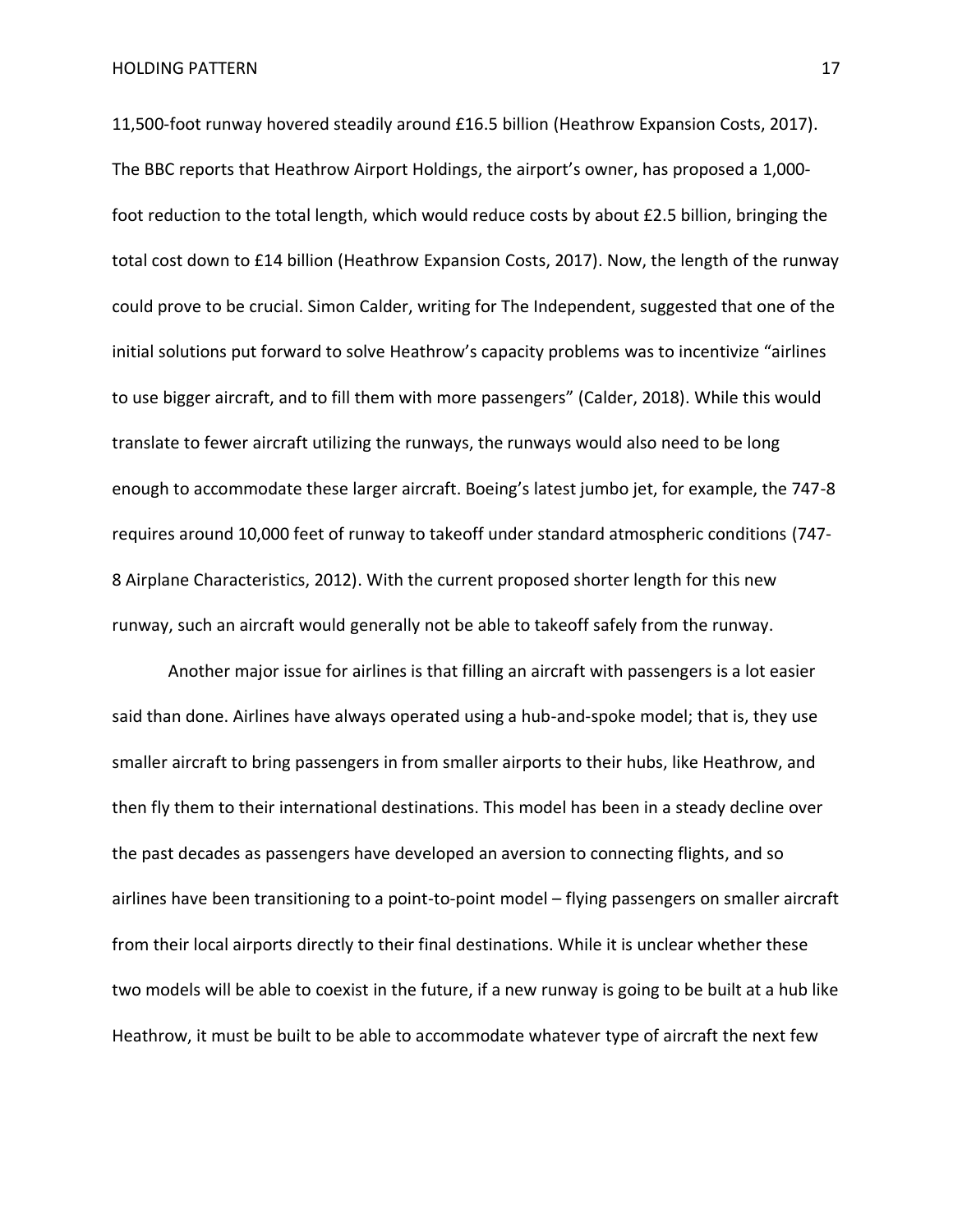decades may bring. After all, it is a lack of foresight in planning that has worsened over the years to lead to this current dilemma.

Naturally, one of the public's main concerns is how this will all be financed. Both Heathrow Airport Holdings and the U.K. government have insisted that the expansion project will be privately funded. Financial Times reports that Heathrow's financials have been somewhat shaky, however (Plimmer & Ford, 2018). While they could certainly convince their shareholders that this endeavour could be fruitful in the distant future, that is not at all guaranteed (Plimmer & Ford, 2018). This would again beg the question of whose interests are actually being furthered with these expansion projects. Airlines fear that they would end up having to pay for a portion of the costs, which would then trickle down to their passengers. Politicians and the general public are concerned that taxpayer dollars may end up having to be used toward a project which does not at all seem to align with their interests. Heathrow Airport Holdings has tried their best to reassure those concerned but have yet been able to provide any concrete assurances that airline fees would not be significantly impacted, and that taxpayer dollar use would be minimal at worst.

Another one of the main concerns with a third runway at Heathrow include the looming implication that houses would need to be demolished to make way for the new runway. That is the primary reason for the Northwest shift, actually. Heathrow Airport Holdings, in cooperation with the British government have established what they call a 'Compulsory Purchase Zone' or CPZ ("Compensation Schemes," n.d.). This is similar to eminent domain in the United States, but a lot more complicated. Per the below, this CPZ would include half of the village of Harmondsworth. This means that an estimated 250 houses in those parts of Harmondsworth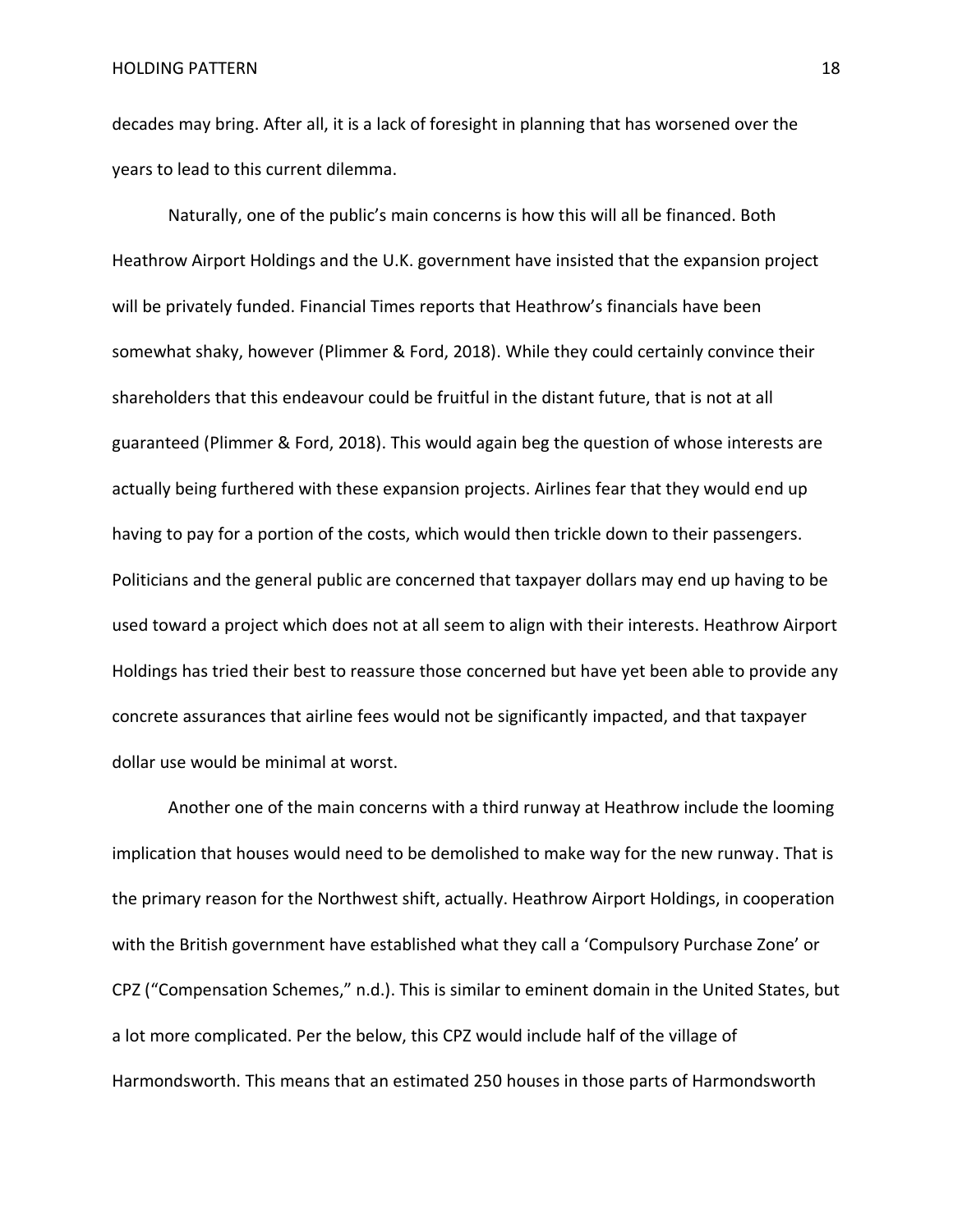would end up being destroyed (Bell, 2016). An estimated 700 residents would end up being displaced ("Local Statistics," 2011). Heathrow is offering to covering the full value of these homes, as well as an additional 25% of the value to affected residents ("Compensation Schemes," n.d.). They will also cover the costs for any other additional property loss, as well as legal and moving costs ("Compensation Schemes," n.d.). While these offers would not cover any lost history or emotional attachments associated with these structures, they would certainly ensure that these affected residents are not worse off than they were before. In addition to the CPZ, Heathrow Airport Holdings is also looking to compensate communities in the WPOZ, or Wider Property Offer Zone. While the houses in these villages would be largely unaffected, Heathrow "recognize[s] that people who own and occupy properties outside the CPZ but within very close proximity to the airport boundary are also affected by [their] activities" ("Compensation Schemes," n.d.).

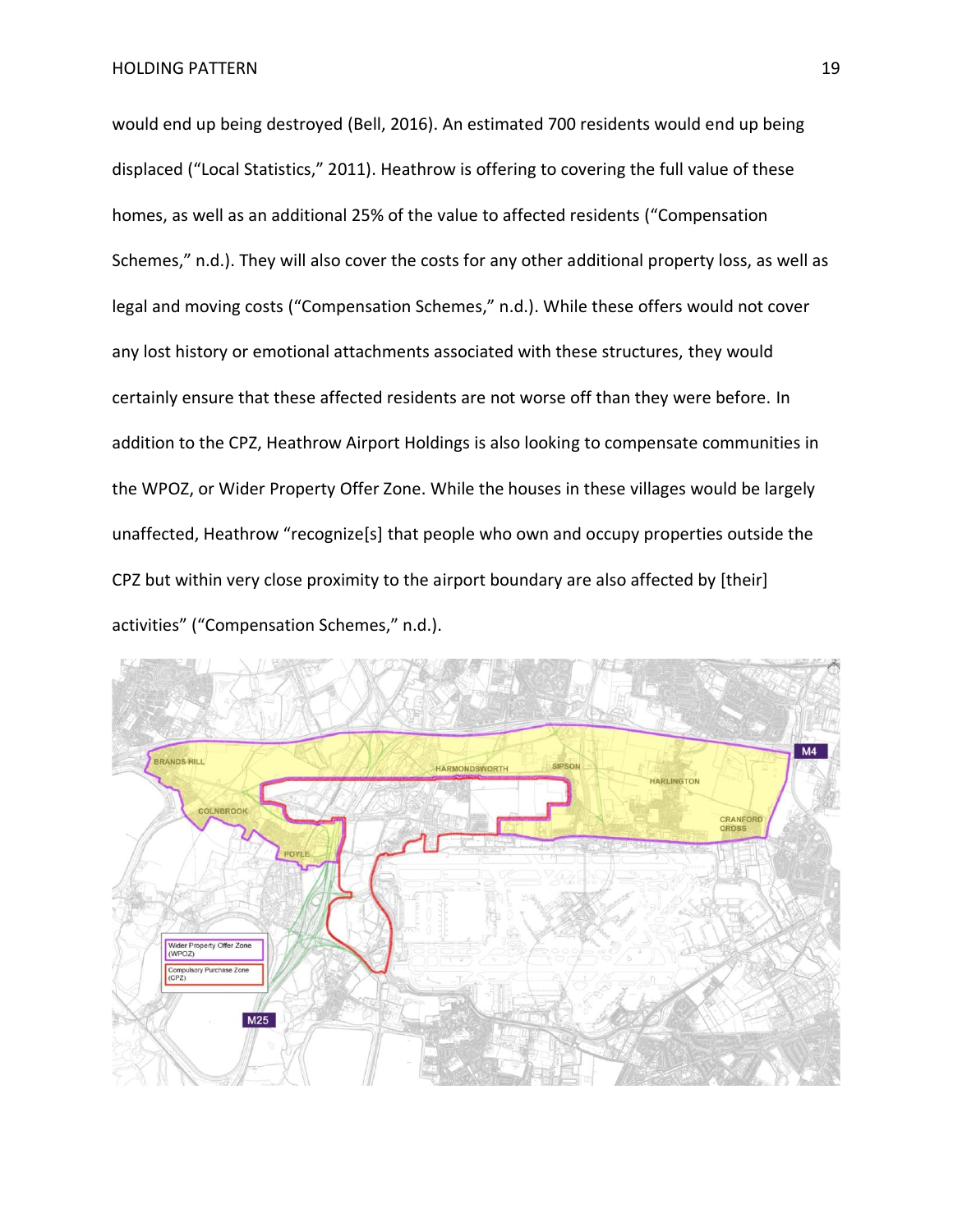## Heathrow also

estimate[s] there are approximately 5,500 residential properties within the wider property offer zone. These properties are located in Poyle, Colnbrook, Brands Hill, Harlington, Cranford Cross and parts of Harmondsworth and Sipson. Of the 5,500, [they] estimate there are up to 3,750 eligible residential properties within this zone.

("Compensation Schemes," n.d.)

For these residents, Heathrow is offering the same compensation offers as for the residents in the CPZ. They are also offering further compensation for noise disturbances, as well as noise mitigation options, which include insulation packages for home owners ("Compensation Schemes," n.d.). The earliest this process could start taking place is in 2021. This is so Heathrow Airport Holdings can continue conducting consultations with these communities, as well as working out the legal aspects of compulsory land purchases with the British government. Heathrow also has yet to disclose the source of the funds that will cover this compensation scheme.

The M25 motorway will also have to be built over, as mentioned before, and while the widespread disruptions to traffic could potentially be overlooked under the pretense that there are really no other options location-wise for this runway, the costs for shifting an entire motorway are a lot harder to come to terms with. Estimates for these massive infrastructure changes actually exceed the cost of the runway itself, at £15 billion, and unlike the runway, it is almost definite that taxpayers would need to foot the bill according to former transport secretary Justine Greening (Calder, 2018).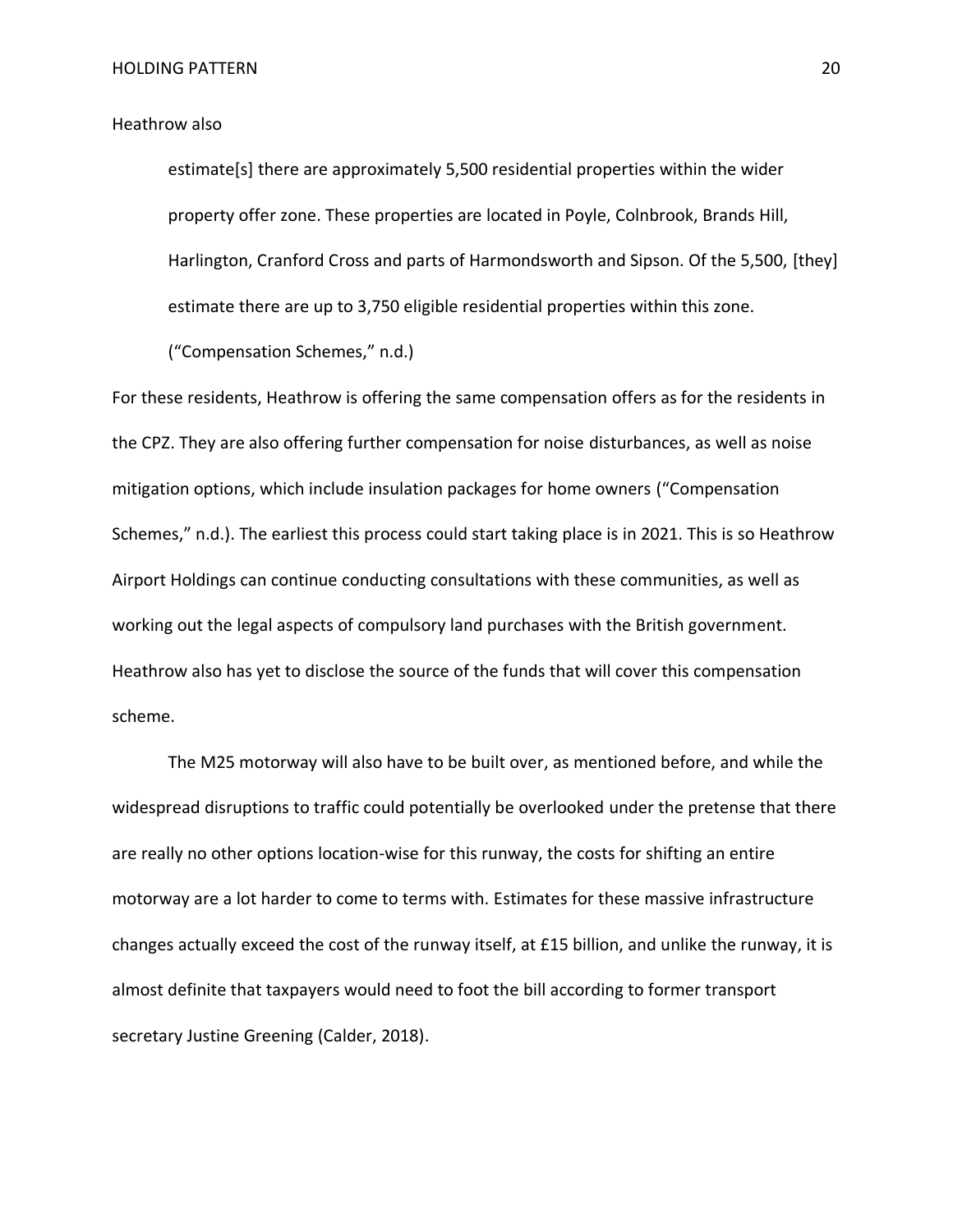There are also some seldom-discussed issues related the Heathrow's current runways and the addition of a northwest runway. Heathrow currently has two parallel runways numbered 09L/27R and 09R/27L ("EGLL," n.d.). This is a very popular runway configuration for many airports, but there are still some concerns associated with it. The runways being so similarly numbered may lead to confusion for pilots at takeoff and landing. Heathrow is a bit different, however, due to the large amount of space between its two parallel runways where the terminals are conveniently located. Having runways with different headings also comes in handy in windy conditions. If there is a significant crosswind component to one runway preventing its use, the same will also apply to the other runway as they are parallel. Given its space constraints, the third northwest parallel runway is really the most sensible option for Heathrow right now. This would likely lead to the runways being renamed as 9L/27R, 09C/27C, and 09R/27L. This is not ideal, but other airports have managed it; Hartsfield–Jackson Atlanta International Airport, for example, has an astounding 5 parallel runways, though some changes had to be made to their nomenclature. Heathrow could also simply expand to the west into the Wraysbury Reservoir. This would have the least impact on residential communities but would still be disruptive to the M25. This would however translate to end-to-end parallel runways, which would be a safety and operational nightmare, mainly because of the aforementioned runway direction and naming issues. A possibly angled Northwest is still the most feasible option here.

As far as a timeline goes, Heathrow Airport Holdings is claiming that this project can be completed within the next 5 years, but realistic estimates have been roughly 3 times longer than that (Calder, 2018). If no action is taken, Heathrow is expected to reach 100% capacity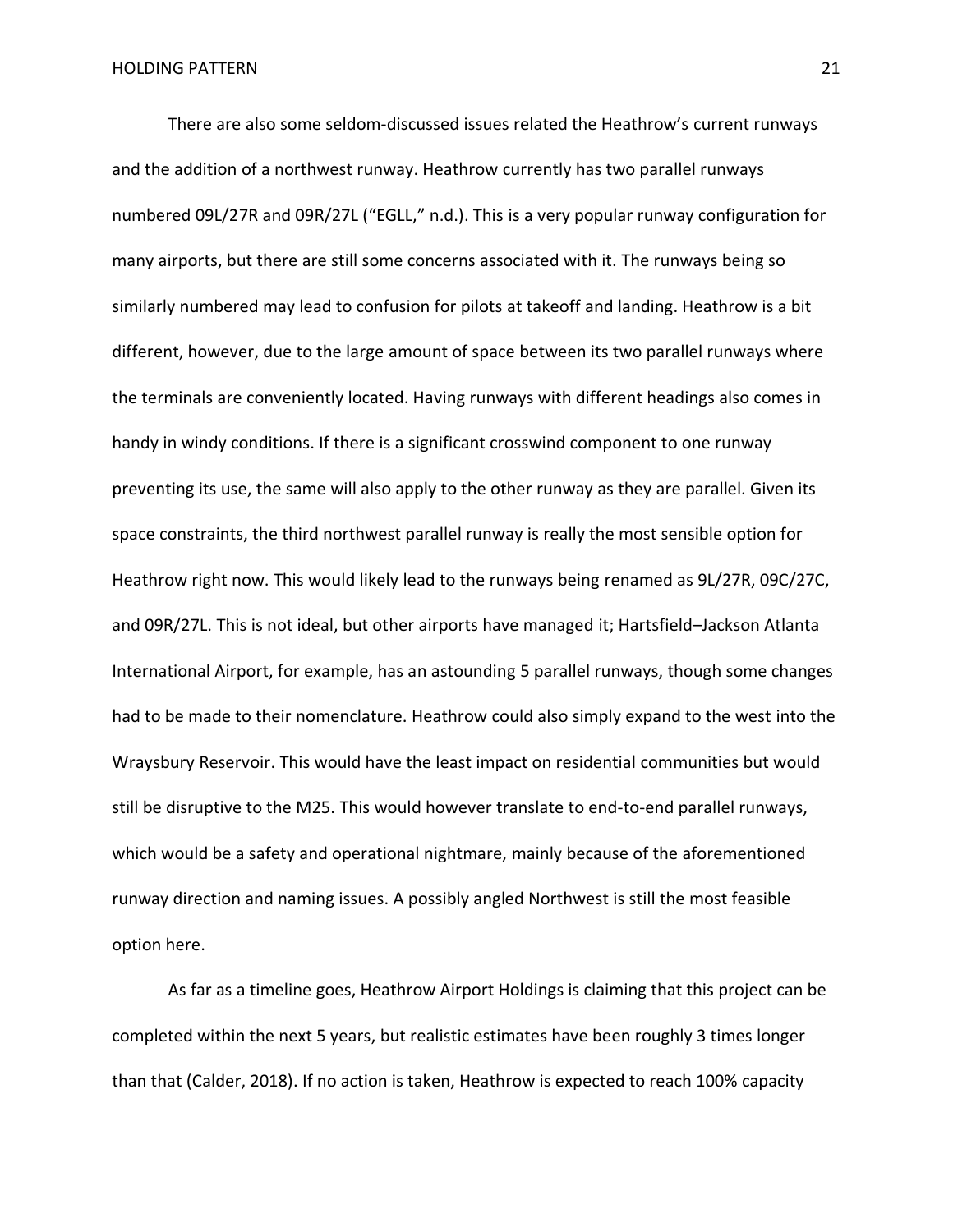within the next 5 years as well (Calder, 2018). Now, with these massive investments of time and funds, and no shortage of public backlash, one cannot help but wonder how much of a difference would expanding Heathrow actually make in the long run. Capacity would actually increase from 480,000 aircraft movements to 740,000, a 54% increase (Calder, 2018). Passenger traffic would naturally increase by around 16 million by 2040 as well (Calder, 2018). Still, Heathrow would probably be able to stave off another capacity crisis for the next several decades, if not century. The two primary concerns with the third runway – noise and pollution – are likely to be addressed with technological advancements as the world prepares to welcome its first hybrid aircraft, currently being pioneered by Boeing ("Boeing," 2012). Boeing has also made strides in noise reduction with its Boeing 787 Dreamliner, an extremely fuel-efficient widebody aircraft with serrated engine cowlings which dramatically reduce noise pollution. Manufacturers have also been experimenting with ultra-high-bypass turbofans, like propfans, and variable pitch fan blades for further environmental improvements and noise reductions.

The world is currently experiencing a 'green wave' as people become more conscientious of the environment around them and the potentially devastating effects of climate change, and while many airliners in their current state are large contributors to greenhouse gas emissions, it would be beyond myopic to maintain the mindset that putting down a few slabs of cement to prepare for the future of worldwide interconnectivity will also somehow directly translate to climate-change Armageddon. While it is perfectly wise to be skeptical of some of these private entities' motives for wanting to expand the airport, the looming capacity catastrophe still cannot simply be dismissed. This goes beyond Heathrow Airport. Despite there being many other large European hubs, like Paris, Frankfurt, and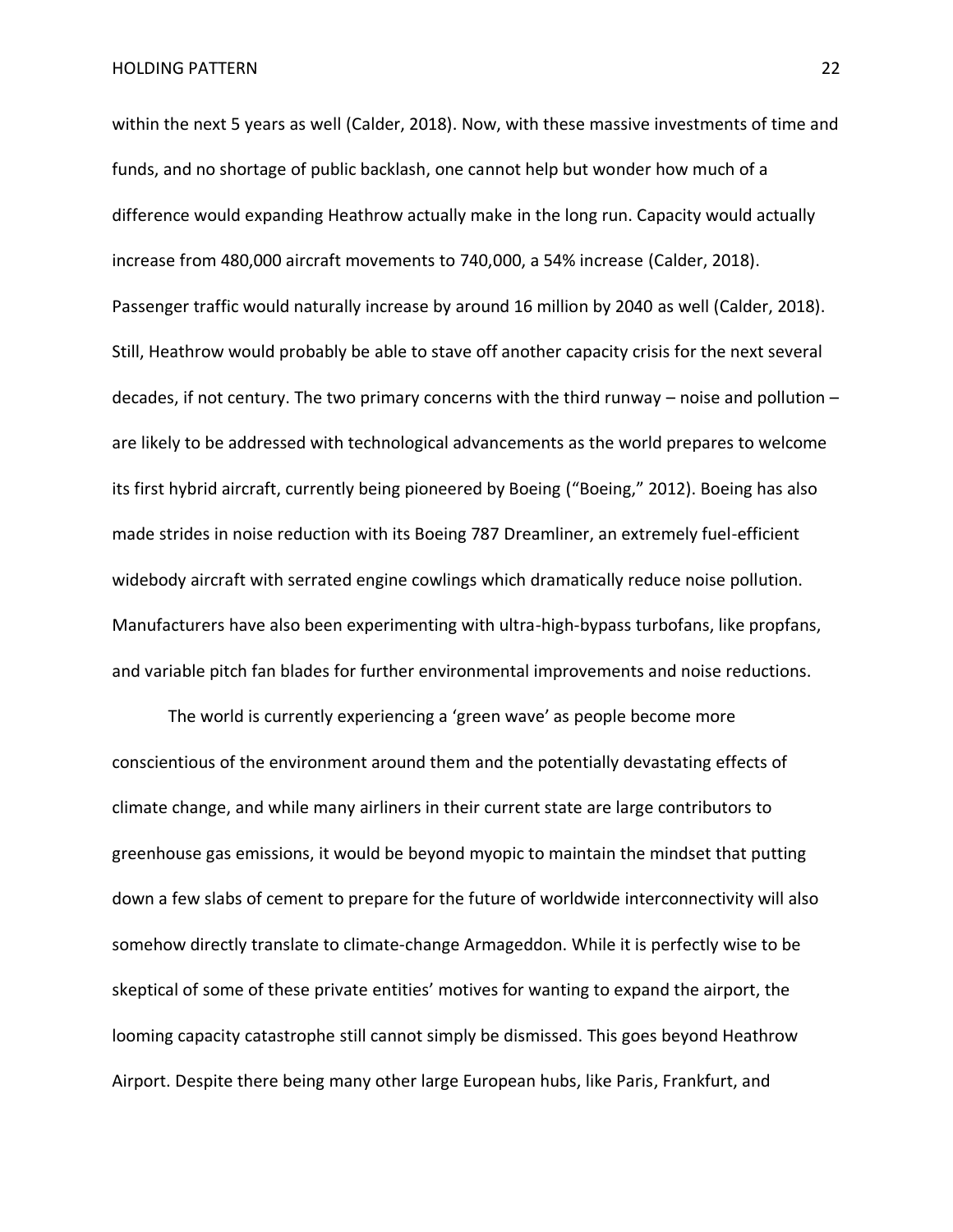Amsterdam, London will always remain the hub of choice for many passengers worldwide

thanks in large part to its central location in the Western world and the city's rich history.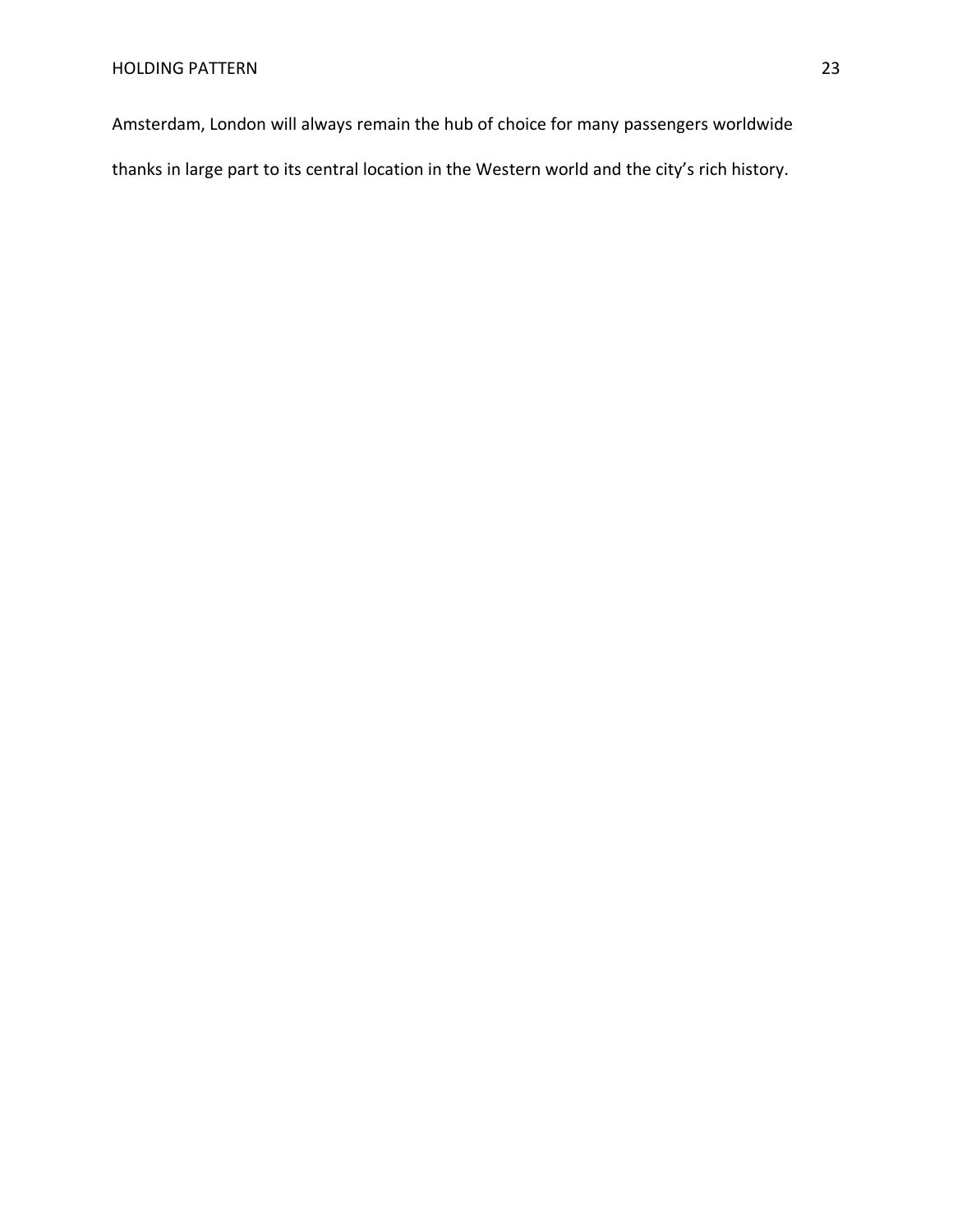Chapter 4: Other London Airports and Boris Island

London Heathrow is certainly not the only airport in London. It is most definitely not the only large airport either. Some of these other major airports include London City Airport (currently at 59% capacity), London Gatwick (78%), London Luton (80%), London Southend (32%), and London Stansted (55%) (*Airport Market Power Assessments*, 2012). A lot of the current traffic at Heathrow could theoretically be rerouted through some of these airports. London Gatwick has already become a major secondary airport for low-cost airlines that are not able to fly into Heathrow. Unfortunately, these other airports are not able to accommodate the widebody aircraft which make up a bulk of Heathrow's current traffic

Most of these airports, with the exception of City, which was built in 1987, share a very similar history to Heathrow – they started out as private aerodromes that were then sequestered by the British government for the war efforts, and then expanded after the wars to accommodate passenger traffic (Foreman, 2014a). The government had correctly predicted in the 1950's that capacity would become an issue in the future and had hoped that traffic would be spread out relatively evenly across these airports. As history has shown, that is unfortunately not what happened. Heathrow just kept growing, and the only reason airlines would fly to London's other airports is due to there not being enough takeoff and landing slots at Heathrow. Thanks to the lower capacity at these airports, fees are also lower and so it is a lot more affordable for airlines to operate there. While the government had hoped that traffic would be shared between these airports, they never actually established the infrastructure to facilitate this. Not only are some of these airports actually not located in London, despite their names – London Luton and London Stansted being the worst offenders, located more than 30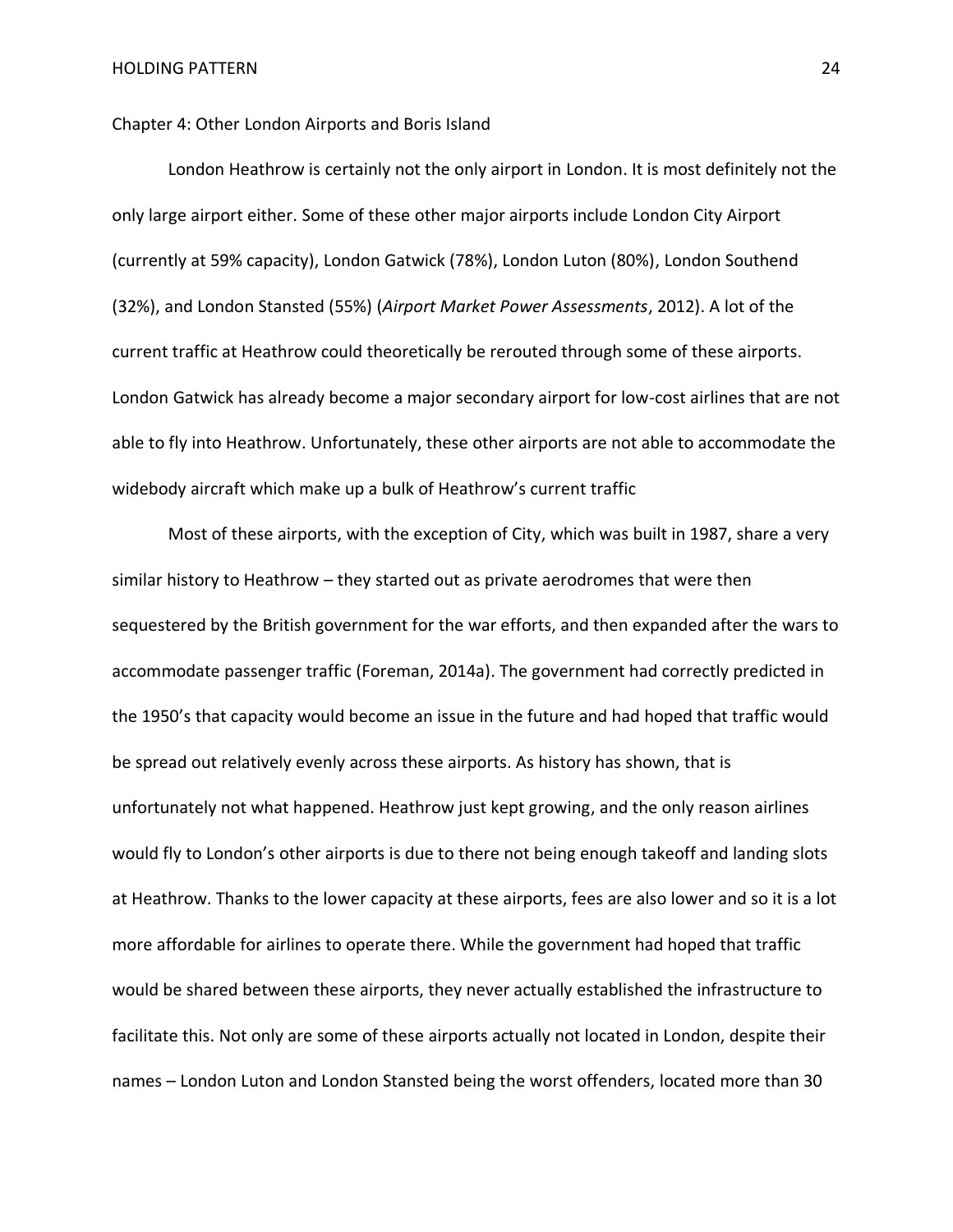miles and 40 miles away from London, respectively – but efficient transportation between them is virtually nonexistent (Foreman, 2014a). Because of this, Gatwick, being London's second largest airport, only sees less than half of Heathrow's traffic (Foreman, 2014a). This will, of course, now raise the issue of ensuring proper transportation methods between all these airports to help them captivate a significant enough portion of the market – that has relied on Heathrow and had never before considered an alternative airport – to make the endeavour worthwhile. Again, this would mostly be the 6% domestic market traffic that Heathrow currently sees, and so this would not make a significant enough difference to put Heathrow in the clear again – they would still need to expand ("Facts and Figures," n.d.).

Furthermore, Gatwick is currently at 78% capacity operating with a single runway. If it continues operating as-is, it should not encounter any problems for the next several decades. However, if it was to become a 'sister' hub to Heathrow, it too would need an additional runway to accommodate the additional traffic. Unlike Heathrow, luckily, Gatwick is not as landlocked by suburban areas and so the public backlash for fear of having their homes bulldozed and the increased noise pollution would definitely be a lot less prominent. Still, the costs for a second runway at Gatwick would be on par with those for a third runway at Heathrow. Moreover, a double-hub system is simply a terrible idea. The fundamental idea behind a hub-and-spoke system is that there will be a lot of traffic (the spokes) converging into a central point – the hub. Having two hubs would complicate how this traffic is routed exponentially and it would be nearly impossible for airlines to not favor one hub over another, rather than ensuring equal amounts of traffic to and from both hubs. It would also be frustratingly inefficient for passengers as they may end up having to commute between the two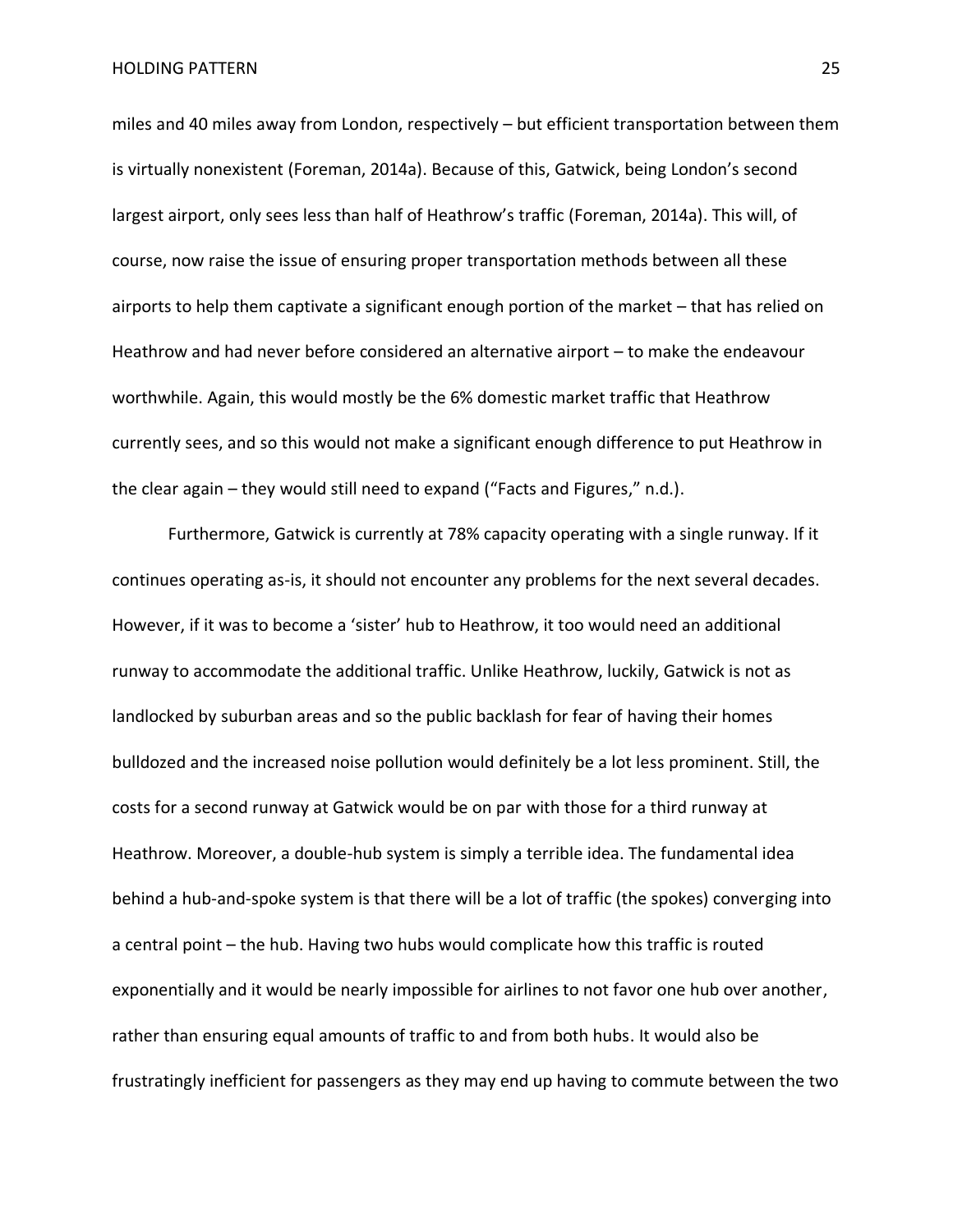hubs for a connecting flight. The infrastructure to regularly trek these roughly 40 miles between the two airports is simply not there yet either. Passengers would need to find their way around the already congested M25 motorway, which would take roughly 45 minutes to an hour, or take public transport, which could end up taking up to two hours. Considering that 94% of Heathrow's traffic is international, those passengers would have to cope with this added stress. Since the whole premise behind trying to maintain Heathrow as a central European hub involves enticing foreign entities to do business in London or to connect on to other international destinations ("Facts and Figures," n.d.). Having to find their way around an obfuscated double hub system would most definitely not be conducive toward this goal.

Stansted and Luton airport have both offered themselves to become sister hubs to Heathrow (Foreman, 2014a). In addition to the aforementioned reasons against a double-hub system, Stansted, the most viable candidate after Gatwick thanks to it being the third largest airport 'in' London is a substantial 60 miles away from Heathrow.

There is one more airport in London that could be the be-all and end-all to solving all of Heathrow's capacity problems several times over: the Thames Estuary Airport. It has an astounding 6 runways, plenty of room to expand if needed (though it definitely would not need to) as there are no communities around it for miles. It could completely replace Heathrow Airport as London's hub. There is just one small issue with the Thames Estuary Airport: it does not exist yet. At least, it has not be been built yet. Though the idea for it had been floating around as early as the 1940's, it was first formally conceived of in 1971 as a result of the findings of the Roskill Commission, or the Commission on the Third London Airport (Helsey & Codd, 2012). The Roskill Commission was so named after one of the U.K.'s High Court Judges,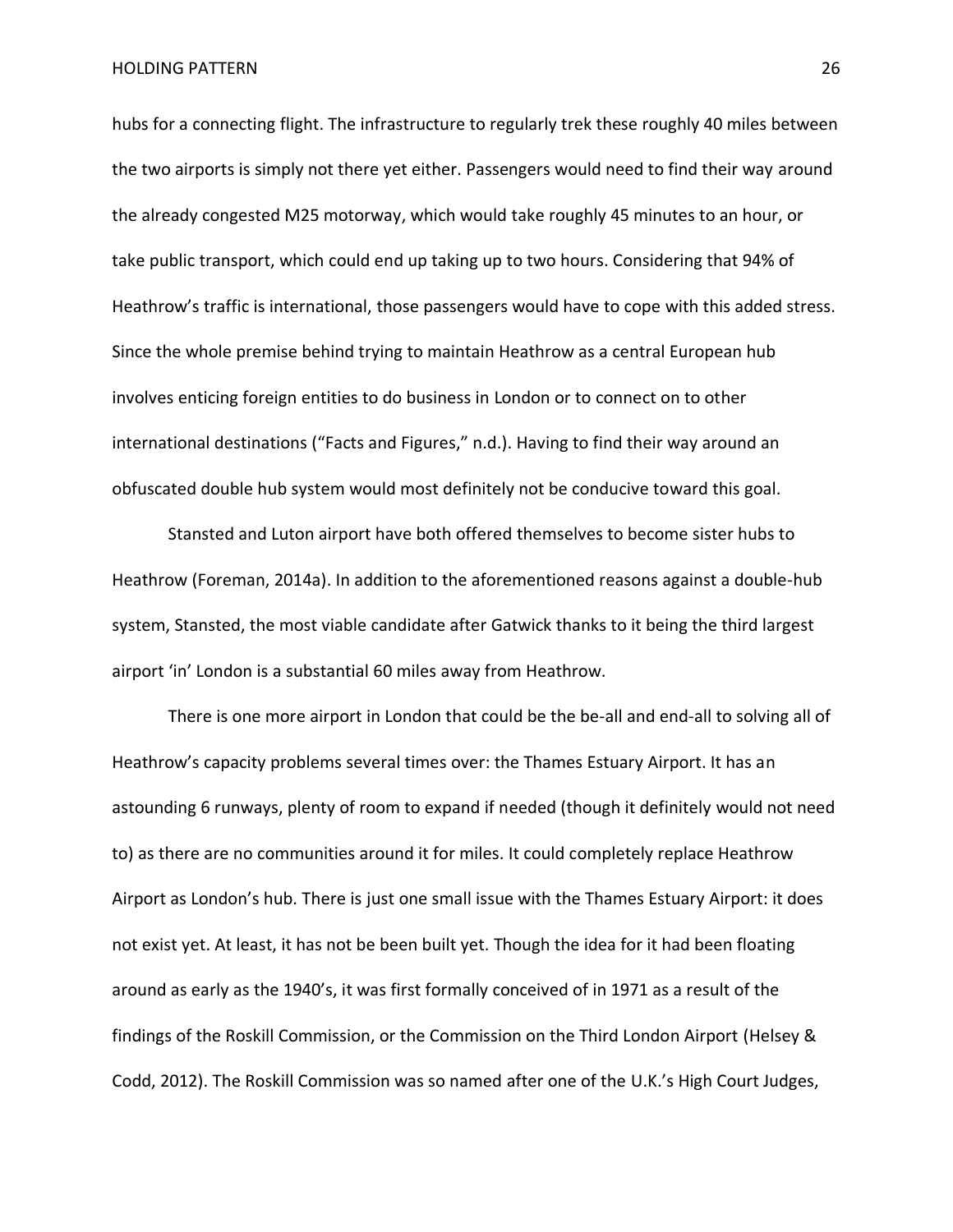Eustace Wentworth Roskill, Baron Roskill (Helsey & Codd, 2012). Parliament was receptive to the idea, but no further work was done toward it because of the 1973 oil crisis (Helsey & Codd, 2012). The proposal has since come up time and time again whenever Heathrow's capacity problems are being discussed.

More recently, London Mayor Boris Johnson put forward his proposal for the airport based on studies that he performed (Helsey & Codd, 2012). The Thames Estuary Airport thus earned the moniker "Boris Island". In addition to "Boris Island," many other versions of this same concept have been put forward under different names, like London Britannia Airport and Thames Hub Airport (P. J. Davies & Pickford, 2013). The airport would be built on the Isle of Grain and would extend into the estuary using reclaimed land (Helsey & Codd, 2012). A comparison of the Thames Estuary from Bing Maps can be seen below on the left, as well as a conceptual render by Isabelle Lomholt for e-architect on the right.



Thames Estuary. Bing Maps. Lomholt, 2014. e-architect.

Now, there would again be the issue of costs. Since the Thames Hub is still very much a concept, it's unclear whose ownership it would fall under, and as such, who would be paying to build it. The Thames estuary is also roughly 40 miles to the east of London, and 50 miles away from Heathrow. The infrastructure to conveniently connect London to the Thames Estuary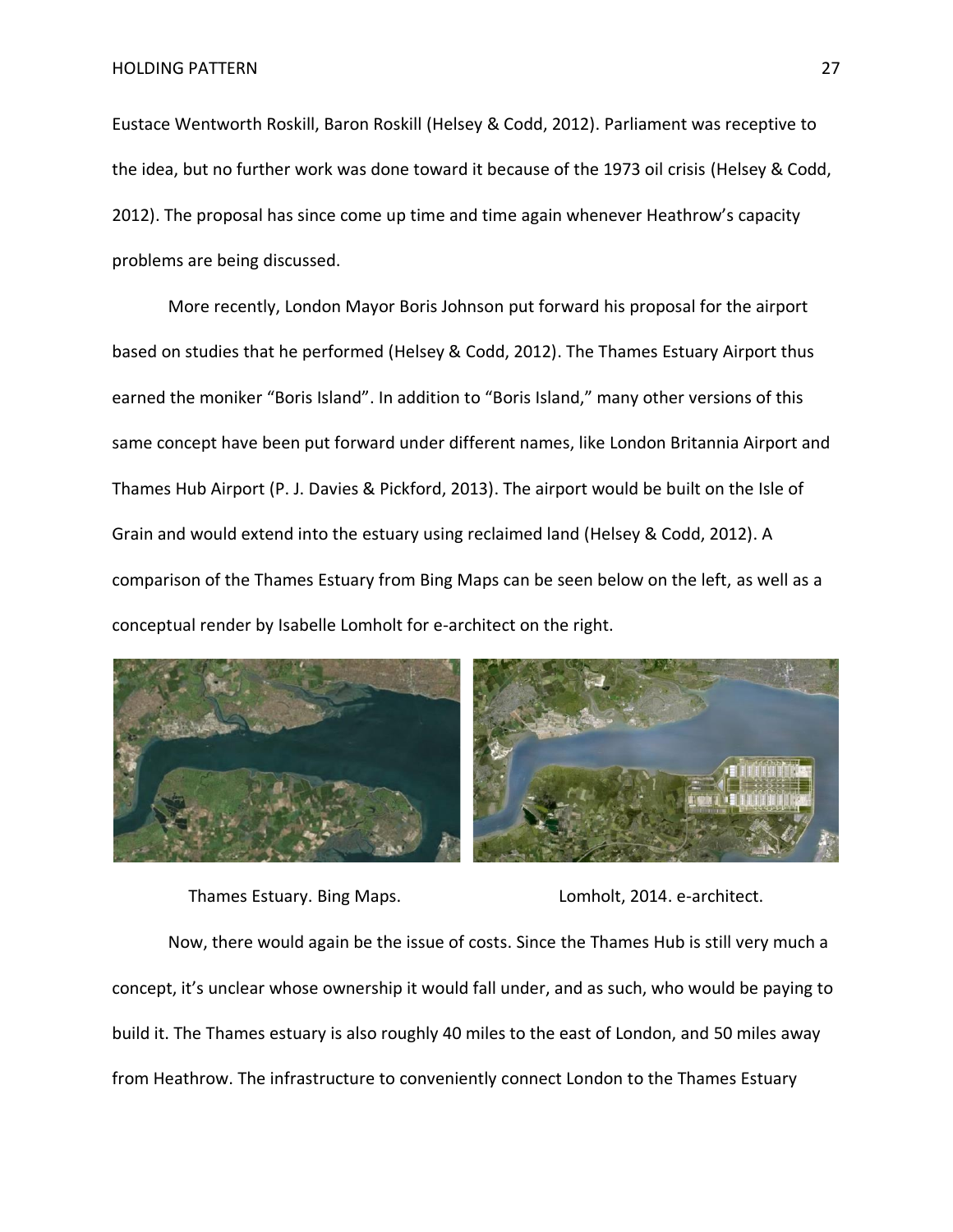would increase the costs exponentially, and the whole project could end up taking upwards of 30 years to complete, by which time it may not even be necessary anymore as airlines would have shifted their attention to other European hubs (Foreman, 2014b). The main flaw, however, with this airport and all the other existing London airports is quite simple, really: they're not in London. There really is no way around this encumbrance.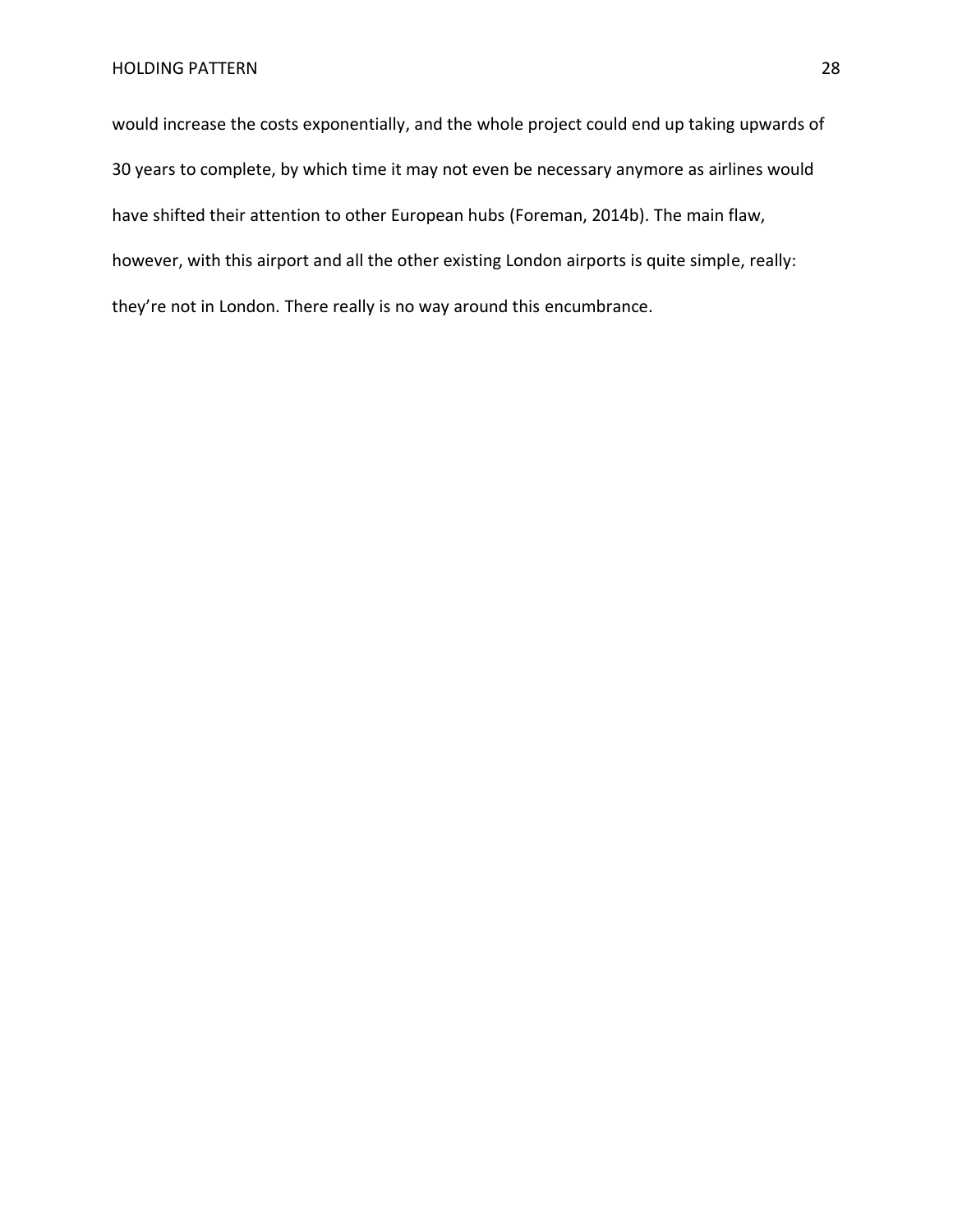## Chapter 5: Large Hubs Overseas

For some perspective, it is important to look at other airports around the world that may have already encountered a similar predicament as Heathrow or at risk of doing so, and how they counteracted it.

Compared to the rest of the world's airports, U.K.'s Heathrow finds itself in an interesting position. England is a relatively small country, land-wise, and relatively densely populated. This makes a large, accessible central hub in its largest city all the more important. The United States is far larger than England, and as such, has many major cities. While the huband-spoke model is definitely in widespread use in the United States, there are many secondary hubs in many cities. New York, for example, has its major hub, John F. Kennedy International Airport (JFK), but also a secondary hub, LaGuardia Airport (LGA). The main reason New York is able to operate a double-hub system is because most of the air traffic in the United States is actually domestic; 83%, in fact, of the air traffic in the United States – according to the Bureau of Transportation Statistics – is domestic, compared to England's 6% ("2017 U.S. Airline Traffic Data," 2018). As such, carriers will often have domestic hubs, like LaGuardia, and international hubs, like JFK. Furthermore, American cities have ample land to expand any of their major airports if needed, like Hartsfield-Jackson Atlanta International Airport (which is already the largest airport in the world and is still surrounded by empty fields), Los Angeles International Airport, and Chicago O'Hare International Airport ("World Airport Traffic," 2019). This important distinction in the type of traffic seen, domestic and international, is the main takeaway here, still. Carriers, both foreign and domestic, have started to embrace these double-hub and point-to-point models. Moreover, passengers in the U.S. are more receptive to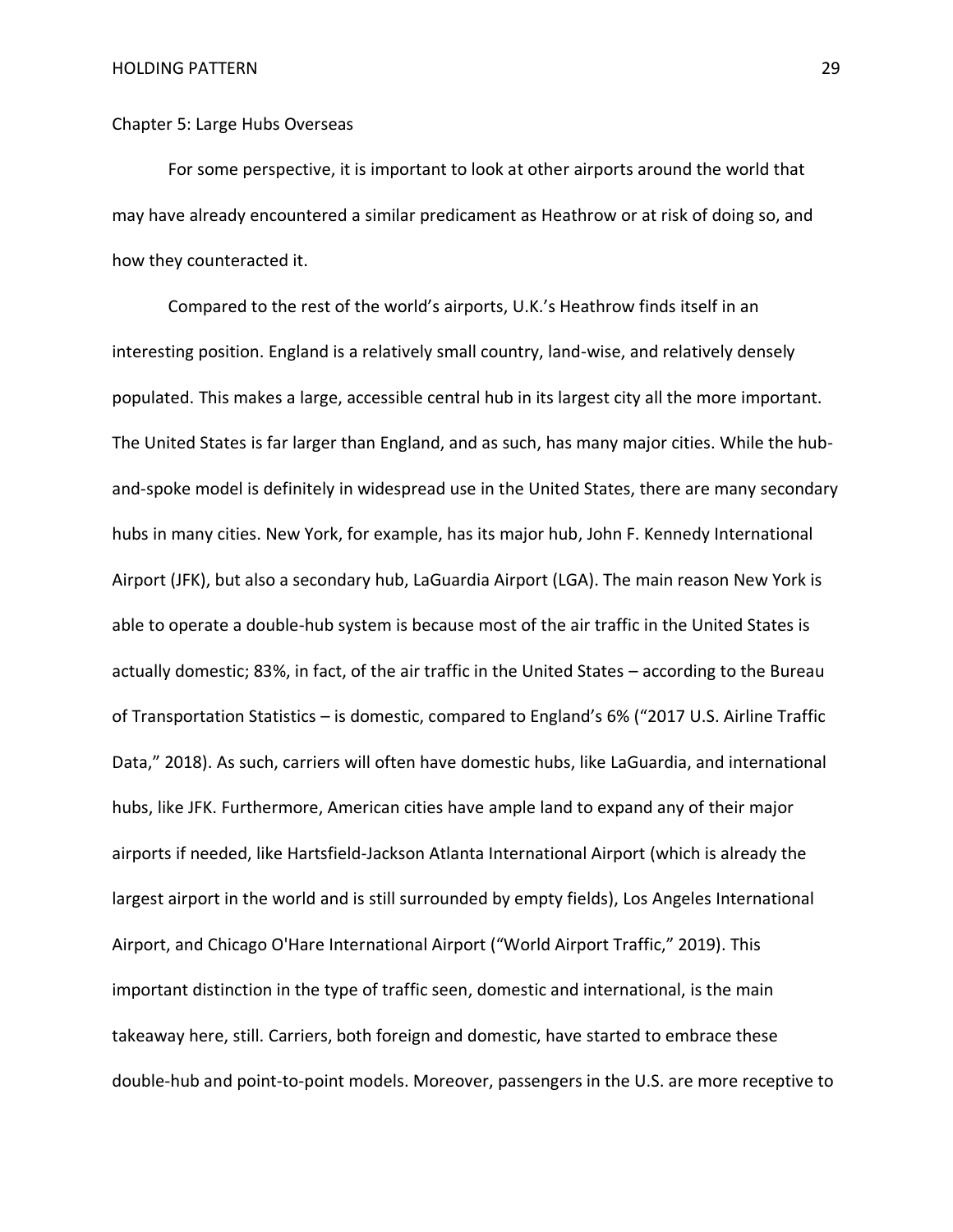connecting flights, as are international passengers, since the majority of these connections stay within the United States. With Heathrow being a relatively smaller country and holding its status as a European hub, this intrinsically means that people will usually be flying out to other cities within the U.K itself or out into Europe, Africa, and Asia.

In contrast, some East Asian countries like South Korea and Japan which have been seeing exponential growth in passenger traffic and are smaller in size and a lot more densely populated than England (Yamaguchi, 2013). These countries have only seen major development for the past few decades however, and so their governments employed a lot more forethought in their planning as they would not have the same constraints that Heathrow suffers from as a result of its history. For example, in addition to Narita International Airport and Osaka International Airport, Japan began operating Haneda Airport and Kansai International Airport shortly thereafter in anticipation of an overcrowding situation (Yamaguchi, 2013). South Korea, on the other hand, took the Thames Estuary approach with its Incheon International Airport in Seoul and simply decided to expand it into the ocean with the use of reclaimed land (Shin & Shin, 1998). Hong Kong took a similar approach by creating an entirely new artificial island for its Hong Kong International Airport (P. J. Davies & Pickford, 2013). The issue with Kansai, Incheon, Hong Kong, and all other reclaimed land projects is that over time, the ocean has a tendency to claim this land back. As such, the airport must constantly be monitored to ensure that its sink rate is within reason, which adds to labor and materials costs.

The best option for Heathrow here is still to expand. Airport expansions have proven to be successful worldwide. The only thing left to figure out is how Heathrow will go about doing this in their own way that works for London and the U.K. as a whole.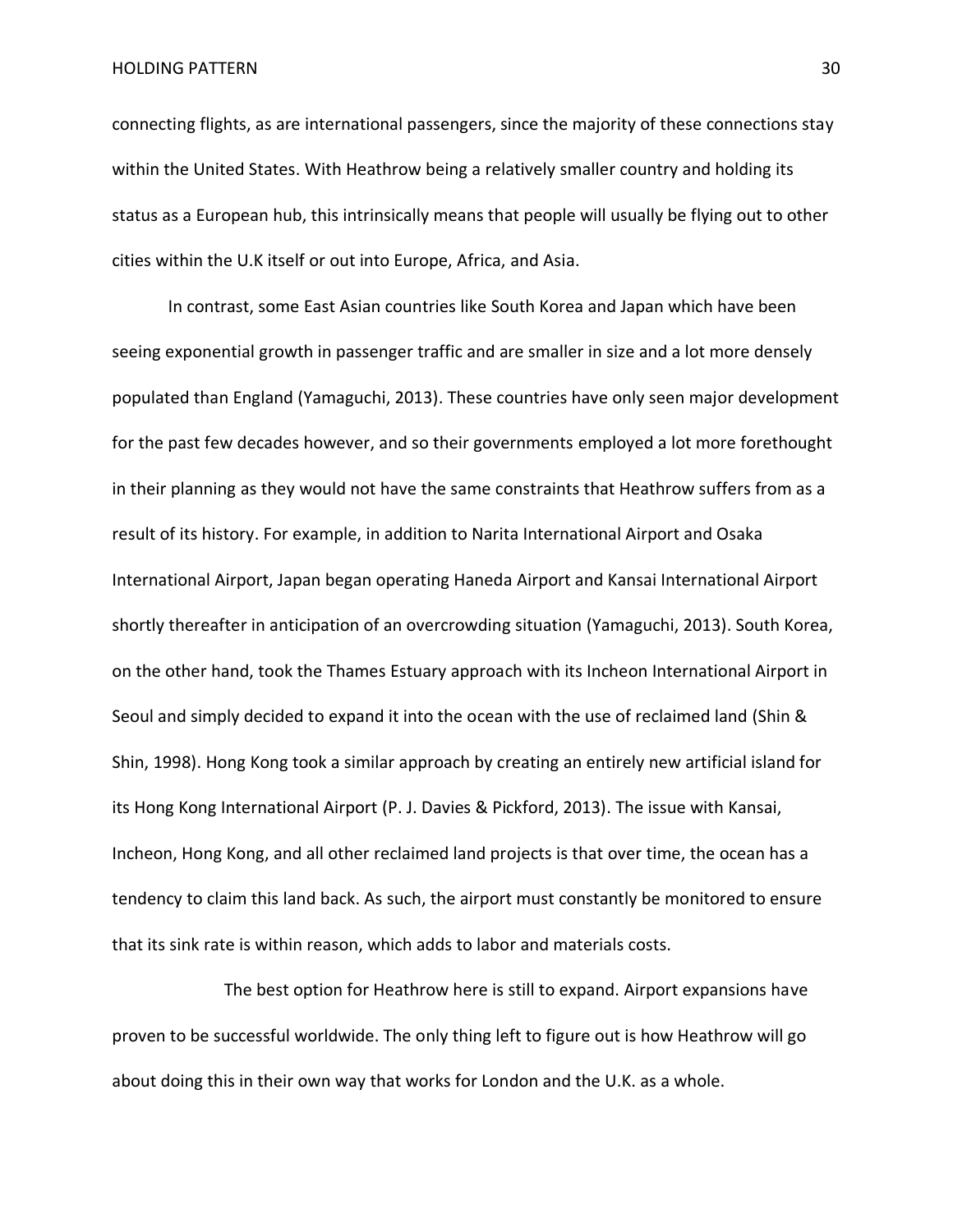## Conclusion

If Heathrow Airport is to maintain its 'major European hub' status, a few things need to happen. First, it will need to relinquish any terminal leisure traffic to its sister airports and focus solely on international, business, and connecting traffic. It will still need a third runway; there is no way around this. This runway would preferably be to the north of the existing two runways. This would have no direct impact on the M25 motorway, but the communities of Harlington, Harmondsworth, Sipson, and Longford would need to relocate. While it may seem callous, it still remains that city planners should have never allowed communities to settle in close proximity to such a large airport in the first place. With the privatization of the aviation industry in the U.K., any attempts to regulate, modify, or expand an airport's operations have become infinitely more intricate. In the U.S., all international airports are under the purview of public or semi-public agencies. As such, the federal government is able to regulate construction around the airport based on Part 77 of the Federal Aviation Regulations. Let's say one of the U.S.' major hubs were to find itself in a similar predicament as Heathrow, the Federal Government could simply make any necessary expansions by acquiring the land around the airport through eminent domain.

That would mean that the U.K. may seriously need to reconsider undoing some of Margaret Thatcher's damage and make its airports public again. This would eliminate all the uncertainty around the holding company's motives since the airport would be owned by the people. The U.K. aviation industry is likely to see some very aggressive changes already as a result of their imminent exit from the European Union. Brexit will most definitely have a negative impact on Heathrow as British citizens may now start to encounter visa restrictions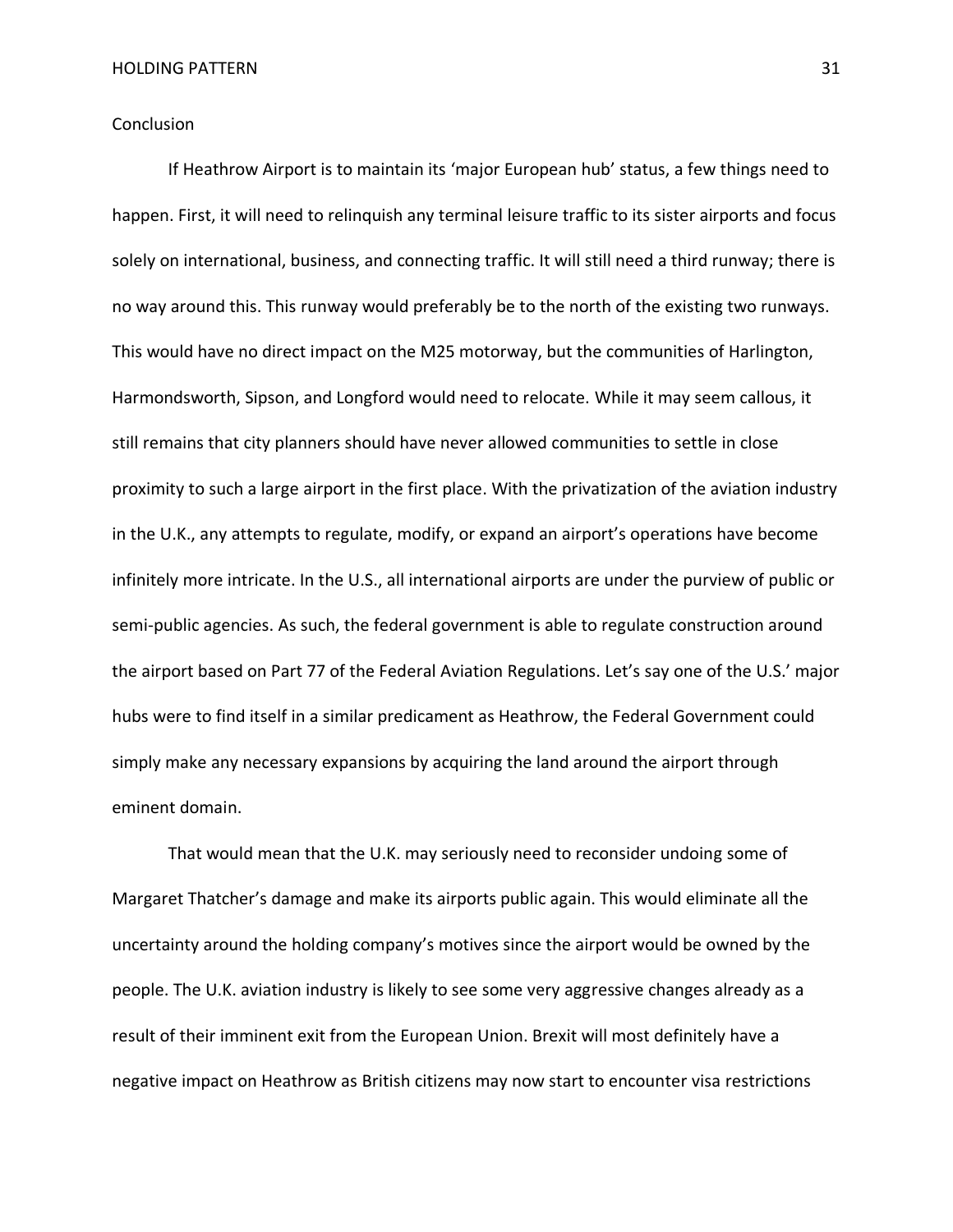when traveling into Schengen area nations and outside of Europe. While this transition will be difficult regardless, the English government may take this opportunity to take control of its airports again. Even if they wish to avoid such a drastic change to their current system – as there will most definitely be backlash from these private entities trying to protect their assets – the government may still wish to employ Heathrow Airport Holding's compensation scheme and other incentives for people to move out of these communities, which, in the long run would really solve most of these parties' issues.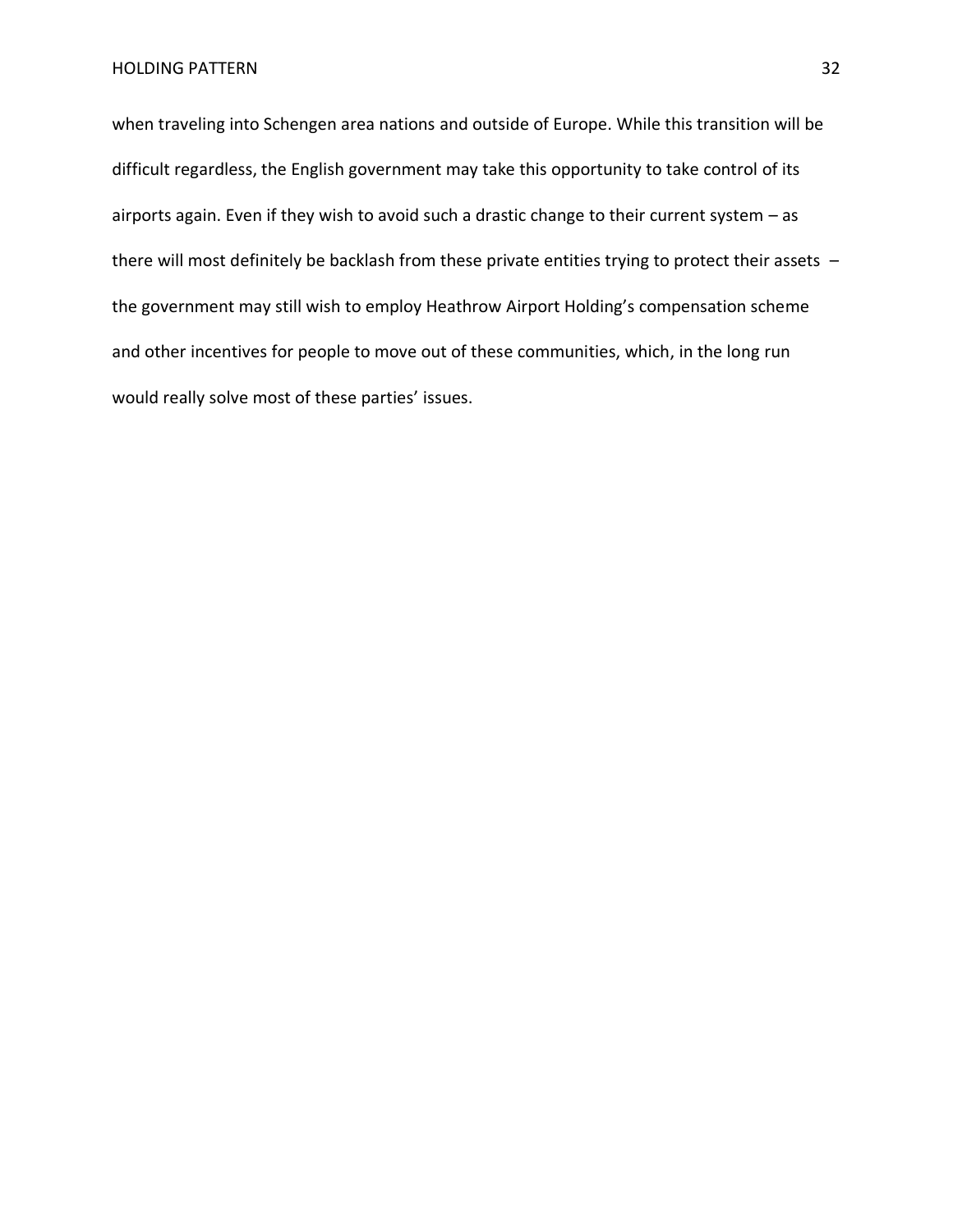information

#### References

Chapter 1

About us [Government]. (2015, July). Retrieved February 26, 2019, from GOV.UK website:

https://www.gov.uk/government/organisations/airports-commission/about

Airport capacity in London. (2013, April 29). Retrieved February 12, 2019, from London City Hall website: https://www.london.gov.uk//about-us/london-assembly/london-assemblypublications/airport-capacity-London

Bowler, T. (2016, October 25). *Heathrow: How the cost of delays stacks up* [News]. Retrieved from https://www.bbc.com/news/business-37575698

Company information | Heathrow. (n.d.). Retrieved February 26, 2019, from https://www.heathrow.com/company/company-news-and-information/company-

Davies, H. et al. [Government]. (2015, July 1). Airports Commission releases final report.

Retrieved February 26, 2019, from GOV.UK website:

https://www.gov.uk/government/news/airports-commission-releases-final-report

Flight movements | Noise | Heathrow. (n.d.). Retrieved February 28, 2019, from https://www.heathrow.com/noise/reports-and-statistics/operational-data/flightmovements

Heathrow reaches milestone year with 80.1 million passengers as revenues grow 3%. (2019, February 21). Retrieved March 30, 2019, from Your Heathrow - Heathrow Airport Microsite website: https://your.heathrow.com/heathrow-reaches-milestone-year-with-80-1-million-passengers-as-revenues-grow-3/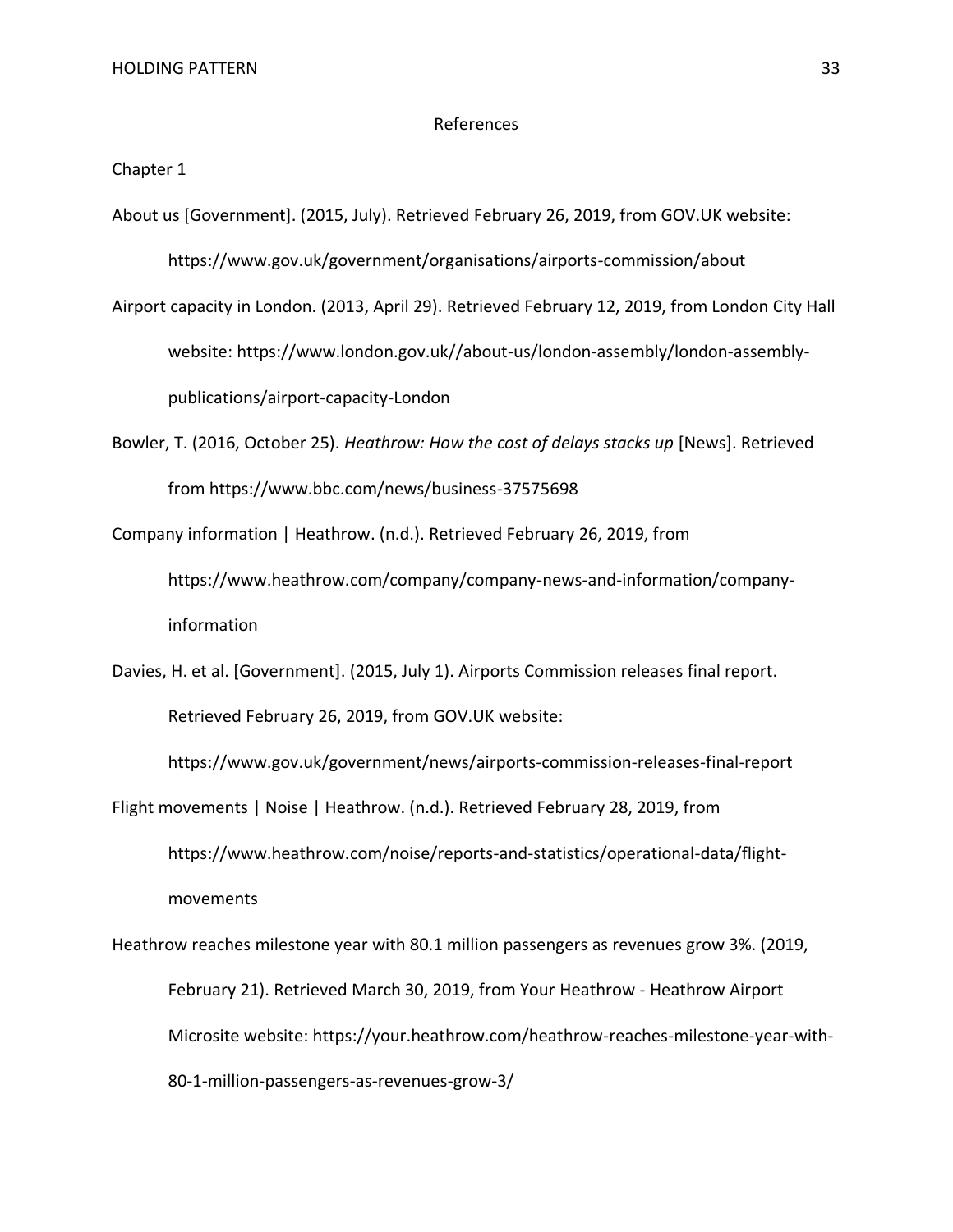*Heathrow Star* [Photo]. (1955). Retrieved from

https://www.flickr.com/photos/nationalarchives/5078696792/

*London airport* [Documentary]. (1949). Retrieved from

http://archive.org/details/london\_airport\_TNA

The man who bought trouble [News]. (2007, July 5). *The Economist*. Retrieved from

https://www.economist.com/business/2007/07/05/the-man-who-bought-trouble

Millward, D. (2016, February 5). More than half of Heathrow flights forced to circle before Landing [News]. *The Telegraph*. Retrieved from

https://www.telegraph.co.uk/travel/news/More-than-half-of-Heathrow-flights-forcedto-circle-before-landing/

Our history | Heathrow. (n.d.). Retrieved February 26, 2019, from

https://www.heathrow.com/company/company-news-and-information/companyinformation/our-history

The system for allocating airport slots is broken [News]. (2017, November 16). *The Economist*. Retrieved from https://www.economist.com/leaders/2017/11/16/the-system-forallocating-airport-slots-is-broken

Vidal, J. (2007, May 22). Terminal 5: the longest inquiry [News]. *The Guardian*. Retrieved from https://www.theguardian.com/environment/2007/may/22/communities.politics

Webster, B. (2004, October 22). Near-Collision of two 777's – London [News]. Retrieved April 28, 2019, from International Aviation Safety Association website: http://www.iasa.com.au/folders/Safety\_Issues/RiskManagement/near\_collision.html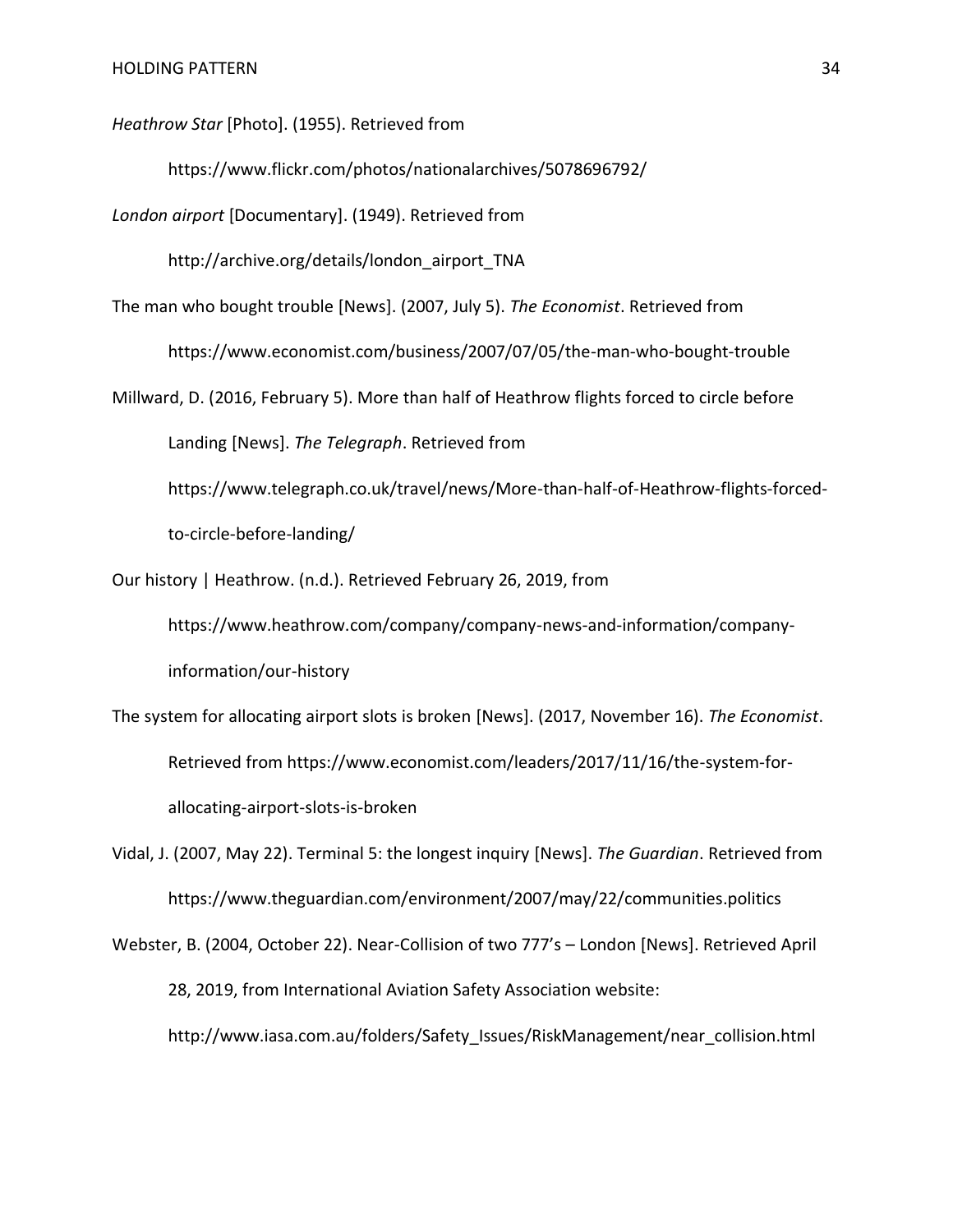#### Chapter 2

BA pushes for "mixed mode" at Heathrow: Heathrow airport news stories [News]. (2007, December 12). Retrieved April 2, 2019, from https://web.archive.org/web/20071212154535/http://www.uk-airportnews.info/heathrow-airport-news-161206a.htm Facts and figures | Heathrow. (n.d.). Retrieved March 2, 2019, from https://www.heathrow.com/company/company-news-and-information/company-

information/facts-and-figures

- Jasper, C., & Wiggins, K. (2018, June 25). Heathrow's third runway wins backing of Parliament but not British Airways [News]. Retrieved April 1, 2019, from BloombergQuint website: https://www.bloombergquint.com/politics/heathrow-s-third-runway-wins-backing-ofparliament-but-not-ba
- *MPs back Heathrow airport expansion* [News]. (2018, June 26). Retrieved from https://www.bbc.com/news/uk-politics-44609898
- Riegel, K. (2013, June). AA School of Architecture 2013 Diploma 1 [Education]. Retrieved March 5, 2018, from AA 2013 website: http://pr2013.aaschool.ac.uk/DIP-01/kjetil-riegel

Runway alternation | Noise | Heathrow. (n.d.). Retrieved April 1, 2019, from

https://www.heathrow.com/noise/heathrow-operations/runway-alternation

Walker, P. (2010, May 24). Third runway plan for Heathrow scrapped by BAA [News]. *The Guardian*. Retrieved from https://www.theguardian.com/environment/2010/may/24/ third-runway-Heathrow-scrapped-baa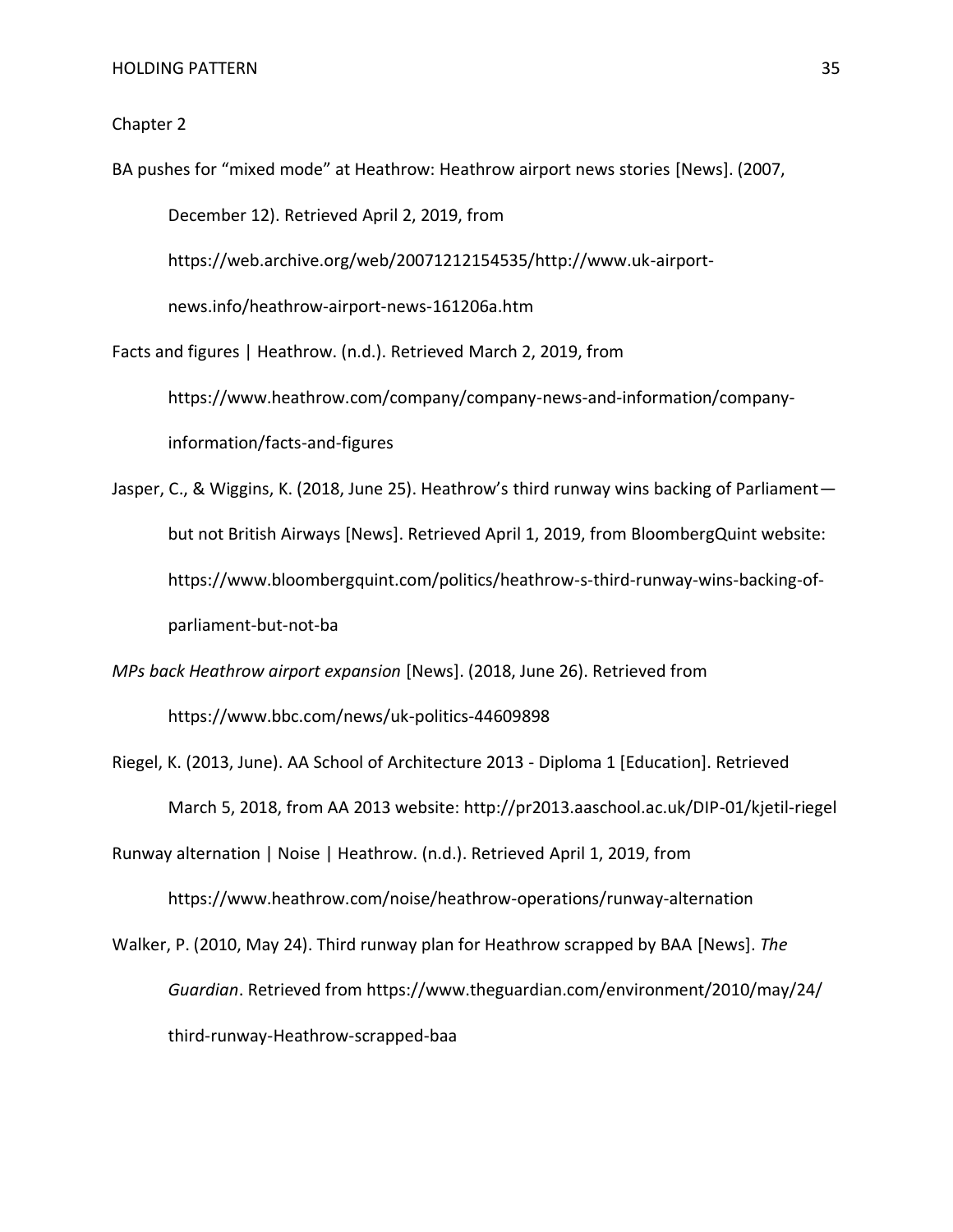#### Chapter 3

*Airport market power assessments*. (2012, February). Retrieved from https://www.caa.co.uk/WorkArea/DownloadAsset.aspx?id=4294972579

- Bell, B. (2016, October 25). *Heathrow's death sentence for villages* [News]. Retrieved from https://www.bbc.com/news/uk-england-37667371
- Calder, S. (2018, June 5). Heathrow expansion: the key questions answered [News]. Retrieved March 5, 2019, from The Independent website: https://www.independent.co.uk/travel/ news-and-advice/heathrow-airport-expansion-third-runway-transport-secretarychris-grayling-national-policy-statement-a8384741.html
- Compensation schemes. (n.d.). Retrieved April 9, 2019, from Heathrow Expansion Consultation website: https://hec1.heathrowconsultation.com/managing-

effects/property/compensation-schemes/

- Foreman, J. (2014a). *Why does London have so many airports?* [Video]. Retrieved from https://www.youtube.com/watch?v=AbAal7jIWQ4
- GB road traffic counts [Government]. (2010, February 9). Retrieved April 12, 2019, from https://data.gov.uk/dataset/208c0e7b-353f-4e2d-8b7a-1a7118467acc/gb-road-trafficcounts
- *Heathrow expansion costs cut by £2.5bn* [News]. (2017, December 18). Retrieved from https://www.bbc.com/news/uk-england-london-42399840
- Local statistics [Government]. (2011). Retrieved April 16, 2019, from Office for National Statistics website: https://www.ons.gov.uk/help/localstatistics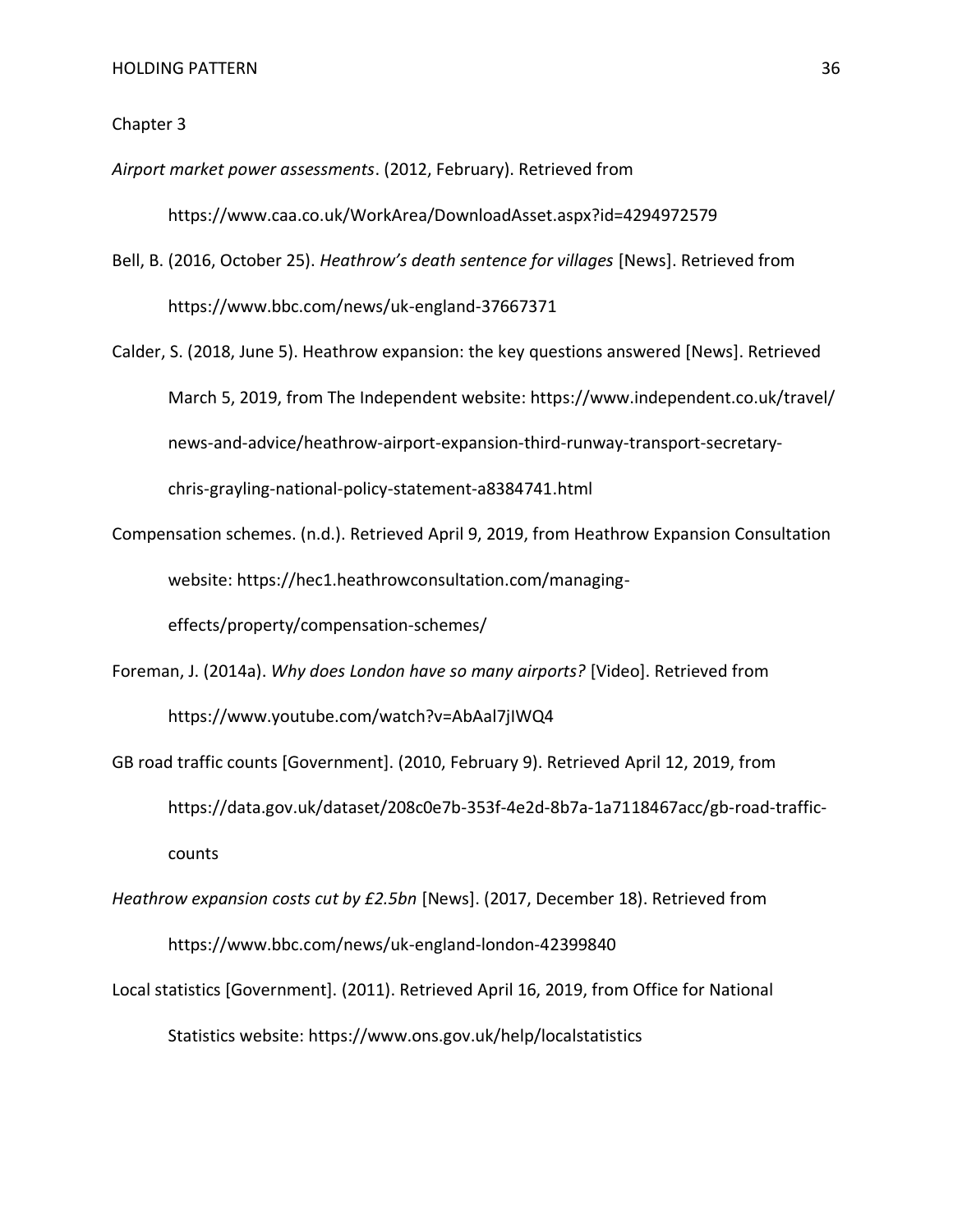London Heathrow - EGLL. (n.d.). Retrieved February 3, 2019, from NATS Aeronautical Information Service website: http://www.nats-uk.ead-it.com/public/index.php %3Foption=com\_content&task=blogcategory&id=94&Itemid=143.html

Plimmer, G., & Ford, J. (2018, June 21). Who will pay for Heathrow airport's £14bn third runway? [News]. Retrieved April 11, 2019, from Financial Times website: https://www.ft.com/content/98e6b128-7533-11e8-aa31-31da4279a601

*747-8 Airplane Characteristics for Airport Planning*. (2012, December). Retrieved from http://www.boeing.com/assets/pdf/commercial/airports/acaps/747\_8.pdf

SUGAR Volt: Boeing's hybrid electric aircraft. (2012, May 2). Retrieved April 2, 2019, from https://www.boeing.com/features/2012/05/sugar-volt-boeing-hybrid-electric-aircraft-05-2-12.page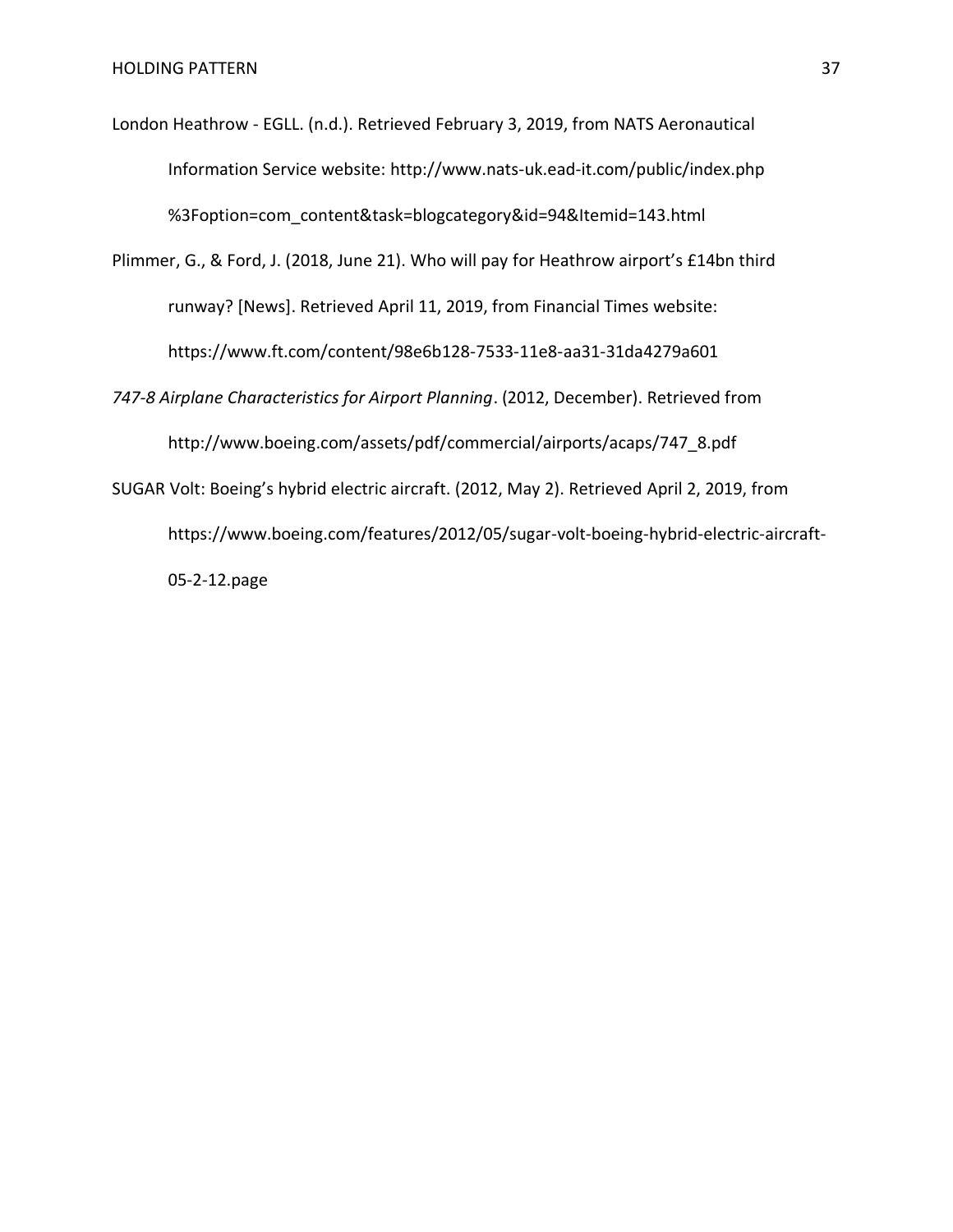Chapter 4

Davies, P. J., & Pickford, J. (2013, October 17). Boris Johnson floats Thames island airport plan on HK stopover [News]. Retrieved April 11, 2019, from Financial Times website: https://www.ft.com/content/c1245faa-3703-11e3-b42e-00144feab7de

Foreman, J. (2014b). *The future of London's airports* [Video]. Retrieved from https://www.youtube.com/watch?v=KXmpdJO9UOc

Helsey, M., & Codd, F. (2012, January 19). *Aviation: proposals for an airport in the Thames estuary, 1945-2012* [Report]*.* Retrieved from

https://cambridgemba.files.wordpress.com/2012/02/sn4920-1946-2012-review.pdf

Lomholt, I. (2014, May 27). Thames estuary airport in London. Retrieved March 1, 2019, from earchitect website: https://www.e-architect.co.uk/london/thames-estuary-airport-in-London

Thames estuary. (n.d.). Retrieved March 1, 2019, from Bing Maps website:

https://www.bing.com/maps?osid=164db400-e8e7-40e7-9fc2-

945f26e84f0c&cp=51.5~0.583&lvl=5&imgid=3cb498f9-2925-4f54-a50b-

5ae3a6f3e2b5&v=2&sV=2&form=S00027